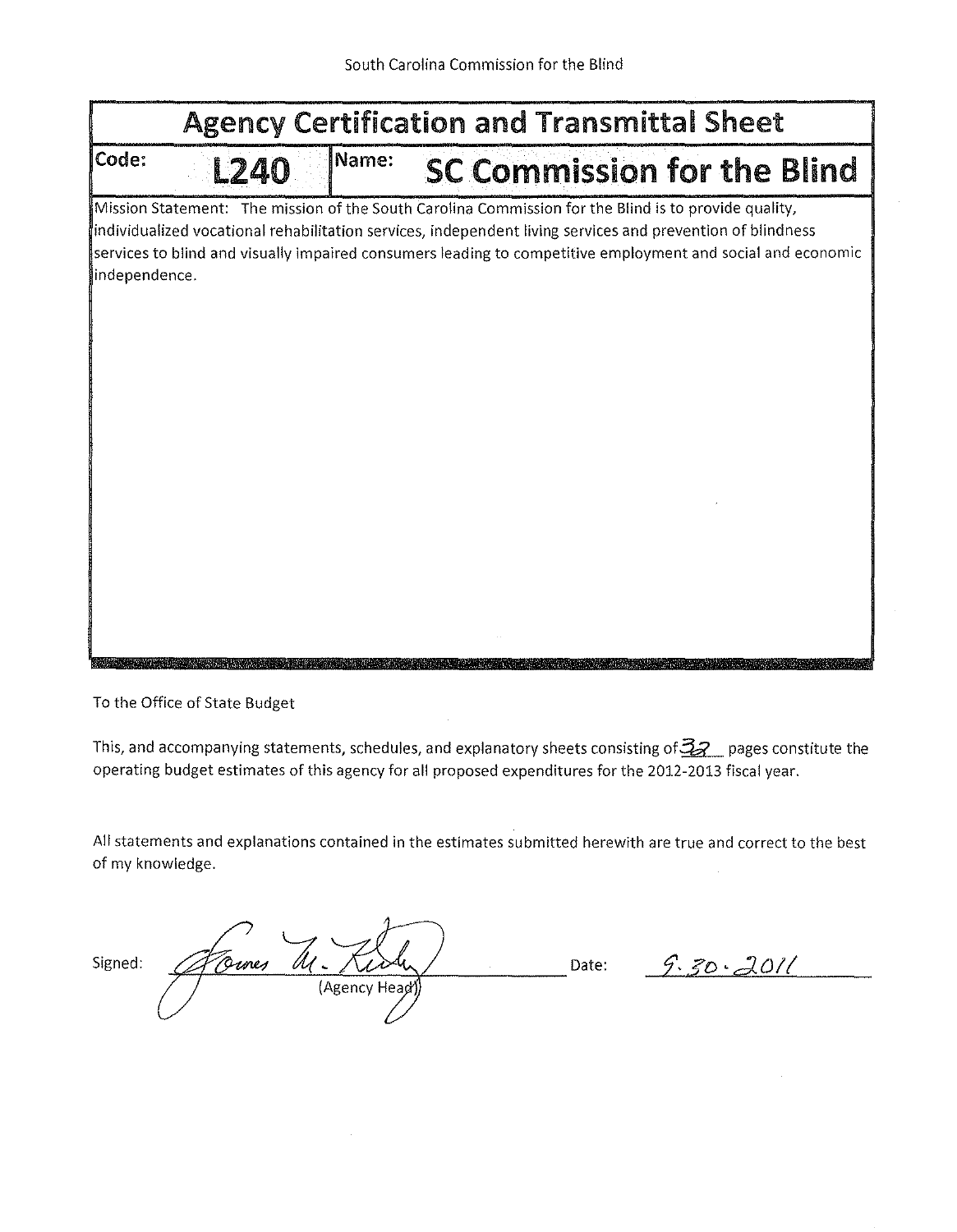## **I. EXECUTIVE SUMMARY**

# A. **Agency Section/Code/Name:**

L240 South Carolina Commission for the Blind

## B. **Summary Description of Strategic or Long-Term Goals:**

The mission of the SC Commission for the Blind is to provide quality, individualized vocational rehabilitation services, independent living services and prevention of blindness services to blind and visually impaired consumers leading to competitive employment and social and economic development.

The primary strategic goal of the agency is to maintain the number of competitive employment outcomes in the Vocational Rehabilitation Program. The key action plans that have been identified as a means of accomplishing this goal are to maintain the number of referrals and the number of consumers served. The strategic goal for the Vocational Rehabilitation Program has been quantified as follows: Increase the current total number served (1,354) by 10% within the next 3 years. Similarly, the current number of competitive employment placements (255) is also projected to increase by 10% within the next 3 years. Once allocated, funds received will be used to provide services such as, but not limited to, adjustment to blindness and job readiness training, job development and direct job placement services and assistive technology and academic training.

The second strategic goal of the agency is to increase the independence of blind and visually impaired citizens in the home and in the community in the Older Blind and Children's Services Program respectively. The key action plans for accomplishing this goal in both programs are to maintain the number of referrals received and the number of consumers served. The strategic goal for the Older Blind Program has been quantified to include an increase in the current total number referred (923) by 6% within the next 3 years. Similarly, the current total number served (1,008) is projected to increase by 3% within the next 3 years. The strategic goal for the Children's Services Program has been quantified to include an increase in the current total number referred (39) by 20% within the next 3 years. Similarly, the current total number served (213) for Children's Services is projected to increase by 10% within the next 3 years. SCCB will continue to provide training in basic independent living skills such as, but not limited to, orientation and mobility, home management training and assistive technology training.

The third strategic goal of the agency is to prevent, stabilize and/or restore vision loss. The key action plan for accomplishing this goal is carried out through the Prevention of Blindness Program. Service delivery in this program consists of the provision of appropriate medical services (i.e. eye exams and physical restoration services) to detect and prevent eye diseases in their early stages. In consideration for the fact that the Prevention of Blindness Program is 100% state funded, quantifying a strategic goal has been extremely challenging. Additional funding of any amount would assist SCCB to at least maintain the total number served.

The three remaining goals that are established in the SCCB Strategic Management Plan form the administrative support and process management systems that are also essential to the achievement of the agency's mission. The remaining three (3) goals – which specifically pertain to Human Resources, Fiscal Management and Information Technology - are as follows: Provide the human resources leadership, tools and guidance necessary to accomplish the agency mission; Provide the leadership necessary to assure accountability effectiveness and efficiency; and implement a comprehensive information system that encompasses the agency knowledge management and strategic levels.

# C. **2011-2012 Agency Recurring Base Appropriation:**

State \$2,195,975 Federal \$8,291,325 Other \$193,000

# D. **Number of Budget Categories:**

There are 6 budget categories in 2011-2012, however; it is expected 2 of these will not be included in the 2012-2013 request as budget category V. is Employee Benefits and category VI. is Non-Recurring.

# E. **Agency-wide Vacant FTEs**

Vacant FTEs as of July 31, 2011: 21 % Vacant 18%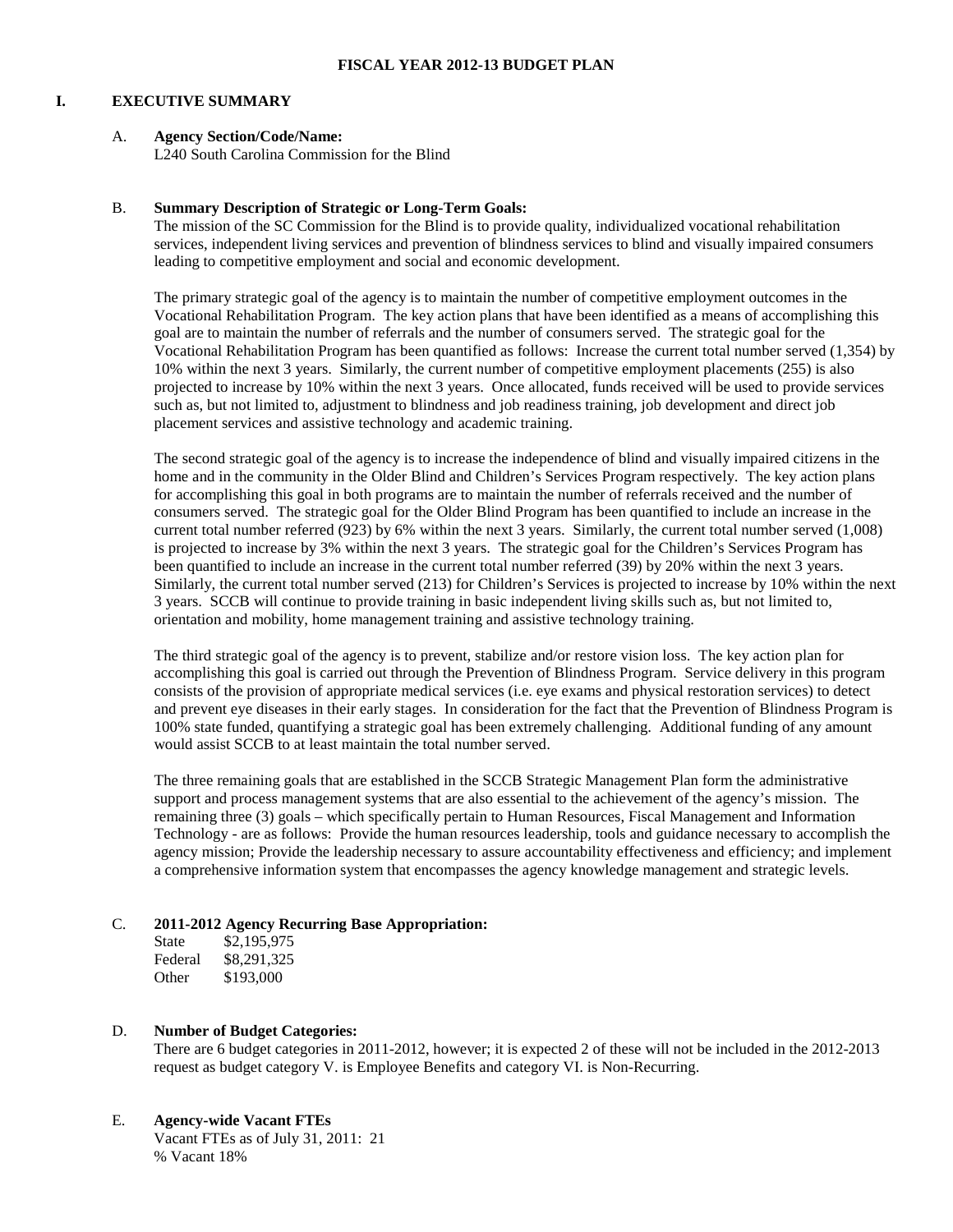# F. **Efficiency Measures:**

| <b>Vocational Rehabilitation</b>                                                | <b>FY 11</b> | <b>FY 10</b> | <b>FY 09</b> |
|---------------------------------------------------------------------------------|--------------|--------------|--------------|
| Referrals                                                                       | 1168         | 978          | 702          |
| Applicants                                                                      | 578          | 598          | 510          |
| <b>Eligibility Determinations</b>                                               | 444          | 478          | 468          |
| Individualized Plans of Employment                                              | 417          | 480          | 429          |
| Successful Job Placements                                                       | 255          | 291          | 319          |
| Percentage of competitive employment<br>placements at or above the minimum wage | 72%          | 76%          | 77%          |

| <b>Older Blind Program</b>        | FY 11 | <b>FY 10</b> | <b>FY 09</b> |
|-----------------------------------|-------|--------------|--------------|
| Referrals                         | 923   | 755          | 793          |
| Applicants                        | 593   | 499          | 397          |
| <b>Eligibility Determinations</b> | 526   | 484          | 386          |
| <b>Service Plans</b>              | 532   | 470          | 397          |
| Successful Closures               | 415   | 372          | 2.77         |

| <b>Prevention of Blindness</b>    | <b>FY 11</b>   | <b>FY 10</b> | FY 09 |
|-----------------------------------|----------------|--------------|-------|
| Referrals                         | 444            | 614          | 586   |
| Applicants                        | 233            | 294          | 586   |
| <b>Eligibility Determinations</b> | 132            | 207          | 249   |
| Successful Closures               | Q <sub>2</sub> | 246          | 255   |

| <b>Children's Services Program</b>                 | <b>FY 11</b> | <b>FY 10</b> | <b>FY 09</b> |
|----------------------------------------------------|--------------|--------------|--------------|
| Referrals                                          | 39           | 30           |              |
| Applicants                                         | 21           |              | 12           |
| <b>Eligibility Determinations</b>                  | 20           | 10           |              |
| <b>Service Plans</b>                               | 31           | 10           |              |
| Cases Transitioned to Vocational<br>Rehabilitation | 35           | 18           | 32           |

G. **Number of Provisos:**

2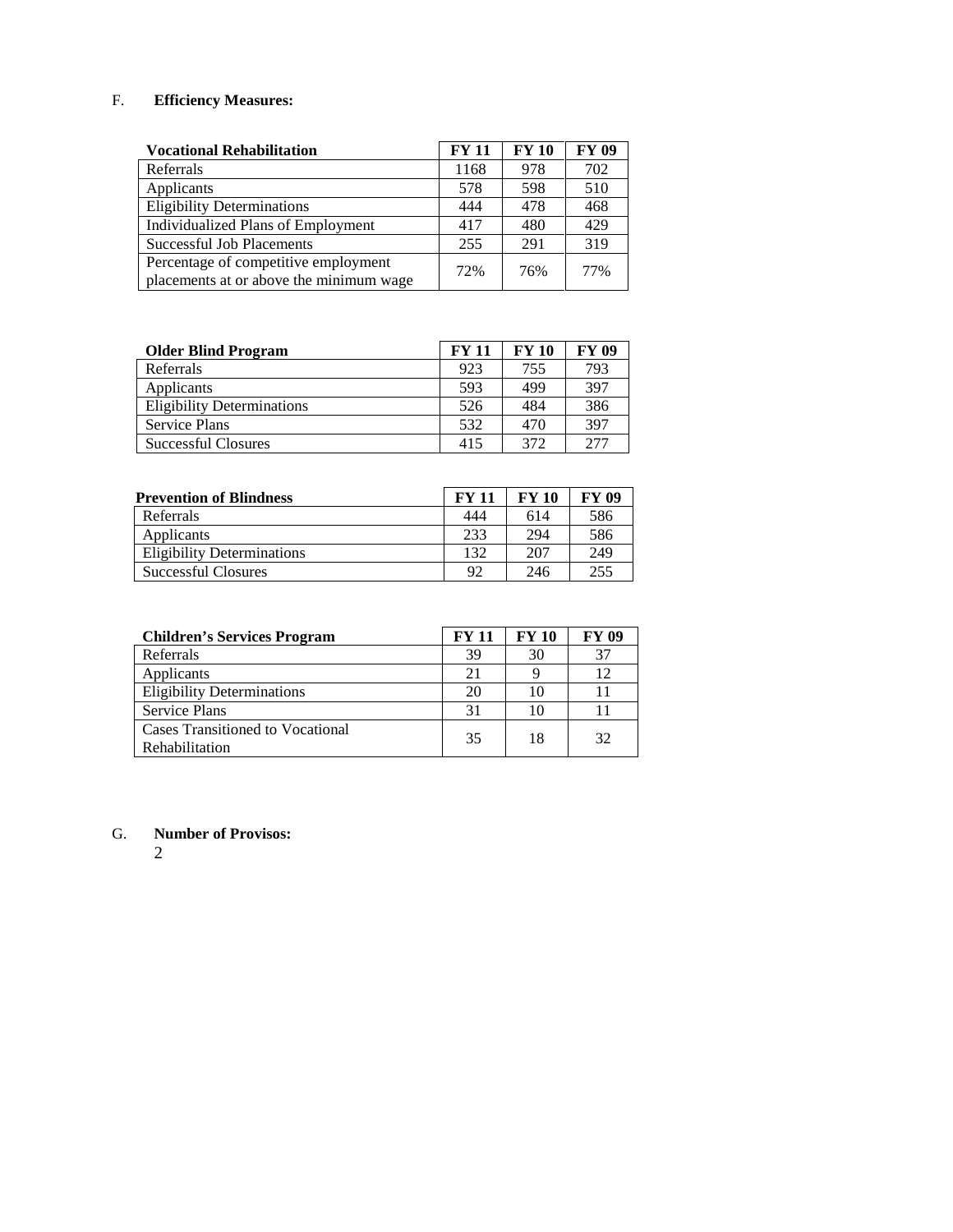#### **IIA. OPERATING BUDGET PROGRAMS**

**Agency Section/Code/Name: L240 SC Commission for the Blind**

#### **SUMMARY OF OPERATING BUDGET PROGRAMS FOR FY 2012-13**

|                                                                                                                                                                             | <b>OPERATING BUDGET PROGRAMS</b>       |     | <b>FUNDING</b>           |              |         | <b>FTEs</b> |         |              |         |       |       |
|-----------------------------------------------------------------------------------------------------------------------------------------------------------------------------|----------------------------------------|-----|--------------------------|--------------|---------|-------------|---------|--------------|---------|-------|-------|
|                                                                                                                                                                             | <b>Activity</b>                        |     | Activity   Non-Recurring | Recurring    |         |             |         |              |         |       |       |
| <b>Title</b>                                                                                                                                                                | Name                                   | No. | State                    | <b>State</b> | Federal | Other       | Total   | <b>State</b> | Federal | Other | Total |
|                                                                                                                                                                             |                                        |     |                          |              |         |             |         |              |         |       |       |
| <b>Rehabilitation Services</b>                                                                                                                                              | Vocational Rehab Services 1126         |     |                          | 500,000      |         |             | 500,000 |              |         |       | 0.00  |
|                                                                                                                                                                             |                                        |     |                          |              |         |             |         |              |         |       | 0.00  |
|                                                                                                                                                                             |                                        |     |                          |              |         |             |         |              |         |       | 0.00  |
|                                                                                                                                                                             |                                        |     |                          |              |         |             |         |              |         |       | 0.00  |
|                                                                                                                                                                             |                                        |     |                          |              |         |             |         |              |         |       | 0.00  |
|                                                                                                                                                                             |                                        |     |                          |              |         |             |         |              |         |       | 0.00  |
| For additional rows, place cursor in this gray box and press "Ctrl" + "b". (You need to start in this gray box for each row needed or the formulas will not copy properly.) |                                        |     |                          |              |         |             |         |              |         |       |       |
|                                                                                                                                                                             | TOTAL OF ALL OPERATING BUDGET PROGRAMS |     |                          | 500,000      |         |             | 500.000 | 0.00         | 0.00    | 0.00  | 0.00  |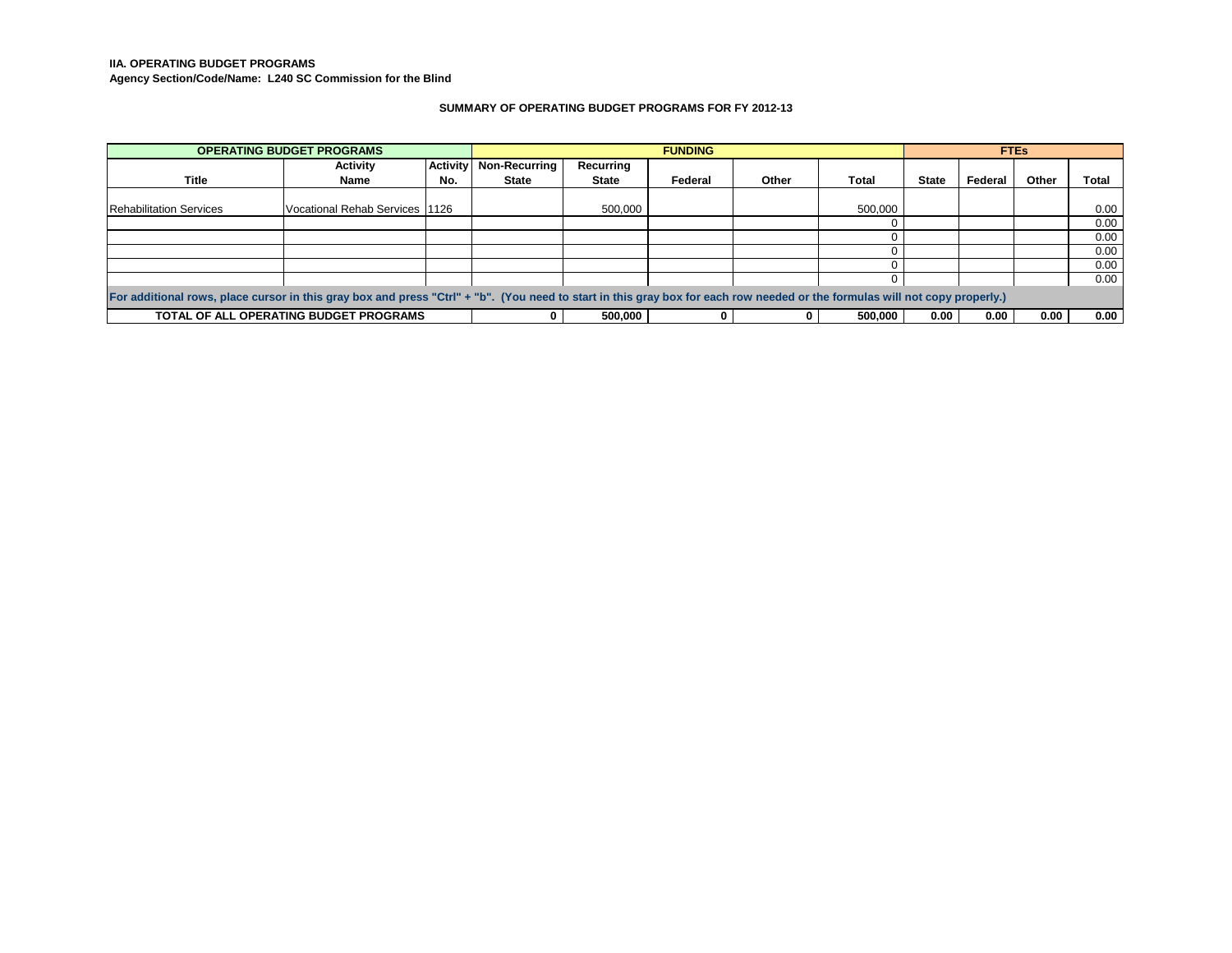# **SUMMARY OF CAPITAL BUDGET/NON-RECURRING REQUESTS FOR FY 2012-13**

|                          | <b>CAPITAL BUDGET/NON-RECURRING REQUESTS</b><br><b>Additional</b><br><b>Previously</b>                                                             |                 |                 |              |                    | <b>Total</b>      |                |  |  |  |
|--------------------------|----------------------------------------------------------------------------------------------------------------------------------------------------|-----------------|-----------------|--------------|--------------------|-------------------|----------------|--|--|--|
| Project                  | Project                                                                                                                                            | <b>Activity</b> | <b>Activity</b> | <b>State</b> | Authorized         | <b>Other Fund</b> | <b>Project</b> |  |  |  |
| No.*                     | Name                                                                                                                                               | <b>Name</b>     | No.             | <b>Funds</b> | <b>State Funds</b> | <b>Sources</b>    | <b>Total</b>   |  |  |  |
|                          | Not Applicable                                                                                                                                     |                 |                 |              |                    |                   |                |  |  |  |
|                          |                                                                                                                                                    |                 |                 |              |                    |                   |                |  |  |  |
|                          |                                                                                                                                                    |                 |                 |              |                    |                   |                |  |  |  |
|                          |                                                                                                                                                    |                 |                 |              |                    |                   |                |  |  |  |
|                          |                                                                                                                                                    |                 |                 |              |                    |                   |                |  |  |  |
|                          | For additional rows, place cursor in this gray box and press "Ctrl" + "c". (You need to start in this gray box for each row needed or the formulas |                 |                 |              |                    |                   |                |  |  |  |
| will not copy properly.) |                                                                                                                                                    |                 |                 |              |                    |                   |                |  |  |  |
|                          | <b>TOTAL OF ALL CAPITAL BUDGET/NON-RECURRING REQUESTS</b>                                                                                          |                 |                 |              |                    |                   |                |  |  |  |

\*if applicable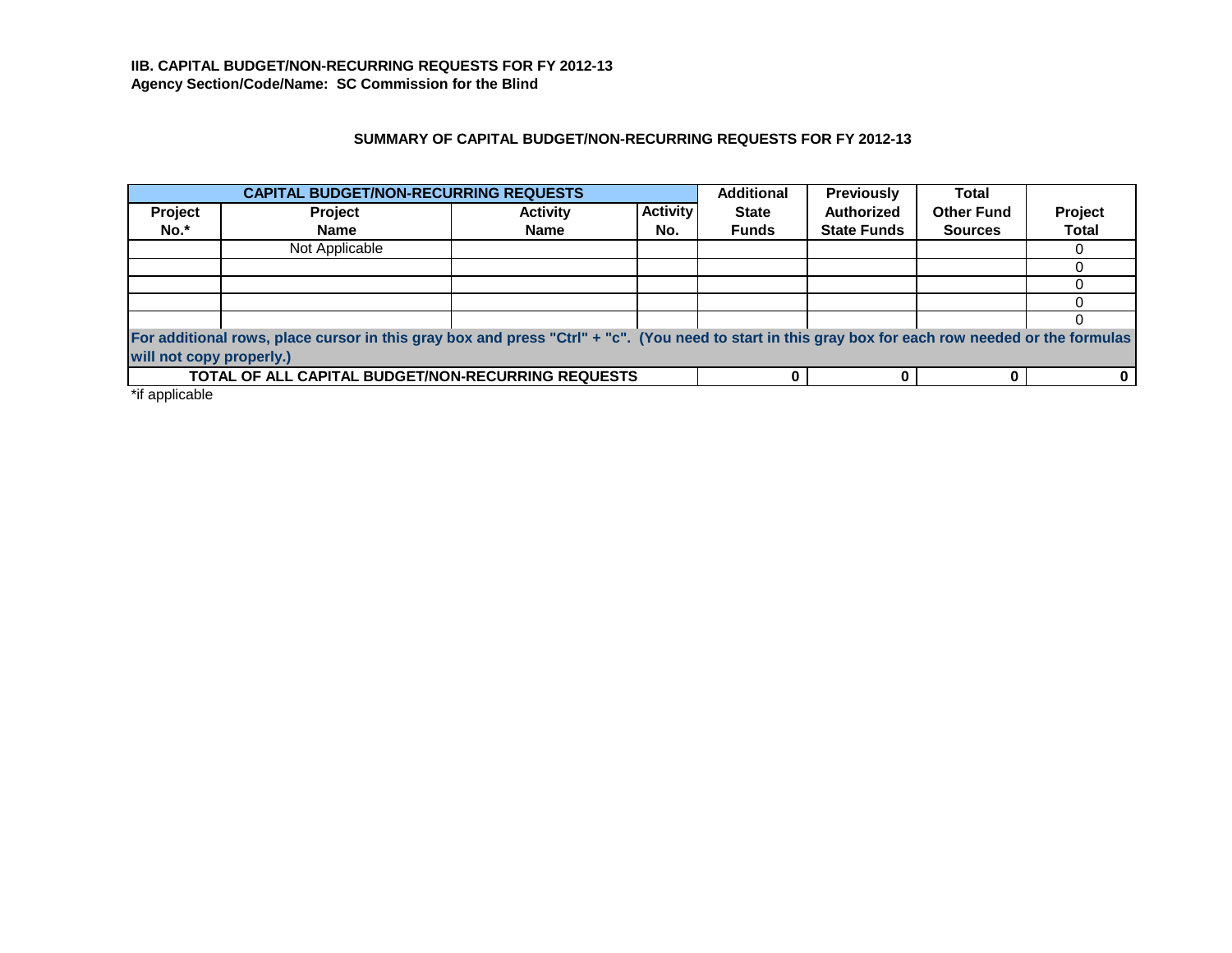# III. Budget Category Justification Sheet **L240** SC Commission for the Blind

## **A. Summary description of programs and how they relate to the mission of the agency:**

The programs and activities in Administration include: Administration. Administration provides support and leadership in ensuring compliance with State and Federal regulation while agency activities are processed.

## **B. Budget Program Number and Name:**

I. Administration

## **C. Agency Activity Number and Name:**

Note: If more than one activity maps to this program; provide all activity numbers, names, and approximate funding amounts.

| Activity | <b>Activity Name</b> | State Non- | <b>State</b> | Federal | Other | Total   |
|----------|----------------------|------------|--------------|---------|-------|---------|
| Number   |                      | Recurring  | Recurring    |         |       |         |
| 1133     | Administration       |            | 912,857      |         |       | 912,857 |
|          |                      |            |              |         |       |         |
|          |                      |            |              |         |       |         |
|          |                      |            |              |         |       |         |
|          |                      |            |              |         |       |         |

## **D. Performance Measures:**

Outcome measures are based on quarterly Quality Assurance audits, Accountability reports, and federal and state audits, and monitoring reviews. During the past 3 years, there were 2 single audits, 1 monitoring review, and 2 Agreed Upon Procedures (1 by independent auditors and 1 by SAO). Single Audits and Monitoring Reviews had not been done for this agency in over ten years.

## **E. Program Interaction:**

Administration interacts with all agency staffing levels and exists to support all programs of the agency. State resources are shared with our sister agency SCVRD where applicable.

## **F. Change Management:**

Over the past five years the mission of Administration remains the same for the SC Commission for the Blind. With resources being cut in the agency, changes have been made in Administration to try and accommodate the loss. The implementation of SCEIS, has made the focus on a more uniform Administration.

## **G. Detailed Funding Information:**

| FY 2012-13 Cost Estimates:    | <b>State</b><br><b>Non-Recurring</b> | <b>State</b><br>Recurring | Federal | <b>Other</b> | <b>Total</b> |
|-------------------------------|--------------------------------------|---------------------------|---------|--------------|--------------|
| Number of FTEs*               |                                      | 17.65                     |         | 0.00         | 17.65        |
|                               |                                      |                           |         |              |              |
| Personal Service              | \$0                                  | \$824,989                 | \$0     | \$0          | \$824,989    |
| <b>Employer Contributions</b> | \$0                                  | \$264,000                 | \$0     | \$0          | \$264,000    |
|                               |                                      |                           |         |              |              |
| Program/Case Services         | \$0                                  | \$0                       | \$0     | \$0          | \$0          |
| Pass-Through Funds            | \$0                                  | \$0                       | \$0     | \$0          | \$<br>0      |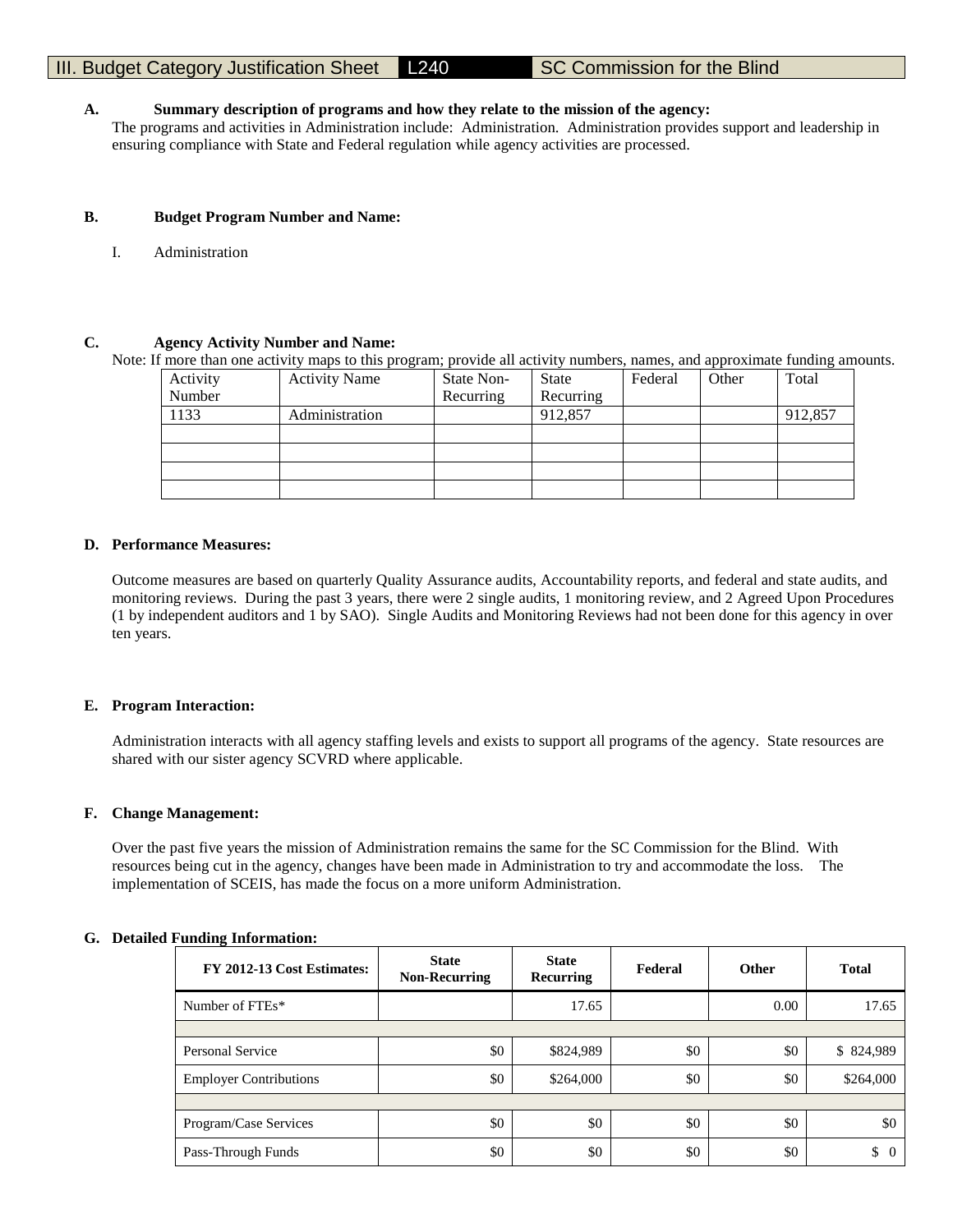| <b>Other Operating Expenses</b>                                                              | \$0            | \$87,868    | \$0            | \$0 | \$87,868    |  |  |  |  |
|----------------------------------------------------------------------------------------------|----------------|-------------|----------------|-----|-------------|--|--|--|--|
|                                                                                              |                |             |                |     |             |  |  |  |  |
| Total                                                                                        | $\Omega$<br>S. | \$1,176,857 | $\Omega$<br>\$ | \$0 | \$1,176,857 |  |  |  |  |
| * If new FTEs are needed, please complete Section G (Detailed Justification for FTEs) below. |                |             |                |     |             |  |  |  |  |

Is this budget category or program associated with a Capital Budget Priority? No If yes, state Capital Budget Priority Number and Project Name:

Please List proviso numbers that relate to this budget category or programs funded by this category. 27.1

## **H. Changes to the Appropriation:**

Please explain any changes, to include re-alignments and funding or FTE increases requested in this year's appropriation, as detailed below:

Funding:

| Year          | <b>State Non-</b> | <b>State Recurring</b> | Federal       | Other (Earmarked) |
|---------------|-------------------|------------------------|---------------|-------------------|
|               | Recurring         |                        |               | or Restricted)    |
| 2011-2012 Act |                   | 912.857                | 545.958       |                   |
| 2012-2013 Act |                   | 1,176,857              |               |                   |
| Difference    |                   | 264000                 | 545.958       |                   |
| % Difference  |                   | 28% increase           | 100% decrease |                   |

## Explanation of Changes:

A funding increase is represented due to the re-alignment of Employer Contributions. Re-alignment of Federal funds will allow for direct charges to program areas.

## **I. Revenue Estimates:**

Please detail Sources of revenue for this program, identified by SAP fund number if a live SCEIS agency or the STARS number if a STARS agency. If several sources remit to a single subfund that cannot be split by source and appropriation or program, provide an estimate of the revenue dedicated to this program.

| <b>SAP Fund</b> | Source  | General   | Other        | Earmarked | Restricted | Federal |
|-----------------|---------|-----------|--------------|-----------|------------|---------|
| Number          | Name    | Fund      | <b>State</b> |           |            |         |
| 10010000        | General | 1,176,857 |              |           |            |         |
|                 | Fund    |           |              |           |            |         |
|                 |         |           |              |           |            |         |
|                 |         |           |              |           |            |         |
|                 |         |           |              |           |            |         |

If expenditures for this program are greater than known or estimated revenues and the intent is to bridge part of this shortfall by drawing down balances in agency accounts or reserves, indicate the accounts and amount of the current reserve or balance that will likely be used below.

Please detail the long-term sustainability of this program if cash reserves are needed to operate.

If there is federal fund or other fund spending authority requested above the revenue streams detailed above, please indicate the amount and explanation for each.

## **J. FTE Positions:**

Please detail the number of FTE's filled (F) by the program as of June 30 of each fiscal year, and the number authorized (A) by the Appropriations Act.

|                    |       | Other-            |         |              | Temporary,              |
|--------------------|-------|-------------------|---------|--------------|-------------------------|
| <b>Fiscal Year</b> | State | Earmarked or      | Federal | <b>Total</b> | <b>Temporary Grant,</b> |
|                    |       | <b>Restricted</b> |         |              | <b>Time</b> -limited    |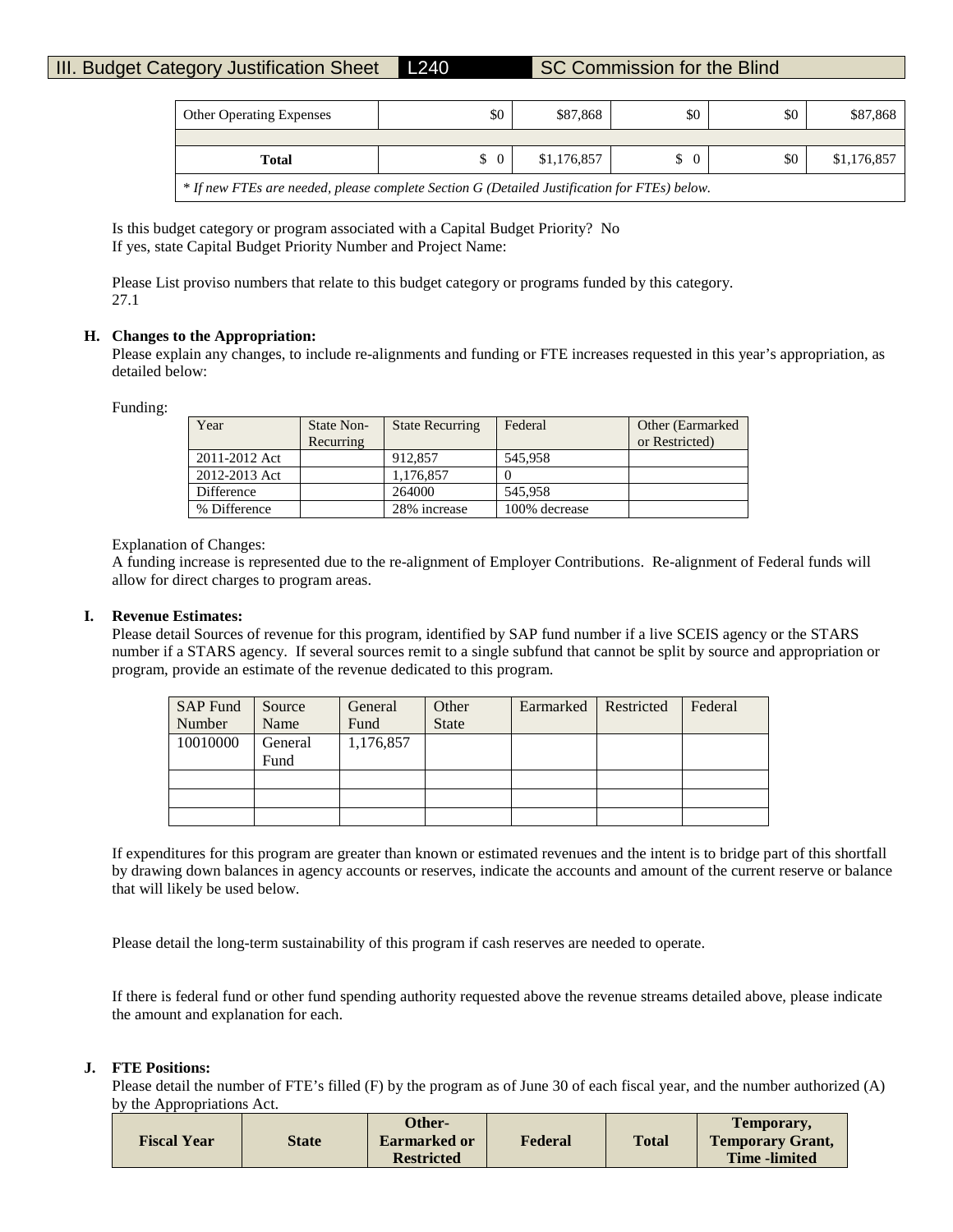# III. Budget Category Justification Sheet L240 SC Commission for the Blind

| 2012-2013 | (A) | 14.72 |      |   |
|-----------|-----|-------|------|---|
| 2011-2012 | (A) |       |      |   |
| 2010-2011 | (F) | 14.21 | .79  | 2 |
| 2010-2011 | (A) |       |      |   |
| 2009-2010 | (F) | 15.21 | .79  |   |
| 2009-2010 | (A) |       |      |   |
| 2008-2009 | (F) | 19.21 | 1.79 | 2 |
| 2008-2009 | (A) |       |      |   |
| 2007-2008 | (F) | 20.21 | .79  | 2 |
| 2007-2008 | (A) |       |      |   |

# **K. Detailed Justification for FTEs:**

(1) Justification for New FTEs

(a) Justification:

(b) Future Impact on Operating Expenses or Facility Requirements:

#### (2) **Position Details:**

|                               | <b>State</b> | Federal | <b>Earmarked</b> | <b>Restricted</b> | <b>Total</b> |
|-------------------------------|--------------|---------|------------------|-------------------|--------------|
| Position Title:               |              |         |                  |                   |              |
| Number of FTEs                | $0.00\,$     | 0.00    | 0.00             | 0.00              | 0.00         |
| Personal Service              | \$0          | \$0     | \$0              | \$0               | ◡            |
| <b>Employer Contributions</b> | \$0          | \$0     | \$0              | \$0               | Φ            |

|                               | <b>State</b> | Federal  | <b>Earmarked</b> | <b>Restricted</b> | <b>Total</b> |
|-------------------------------|--------------|----------|------------------|-------------------|--------------|
| Position Title:               |              |          |                  |                   |              |
| Number of FTEs                | 0.00         | $0.00\,$ | 0.00             | 0.00              | $0.00\,$     |
| Personal Service              | \$0          | \$0      | \$0              | \$0               |              |
| <b>Employer Contributions</b> | \$0          | \$0      | \$0              | \$0               |              |

|                               | <b>State</b> | Federal | <b>Earmarked</b> | <b>Restricted</b> | <b>Total</b> |
|-------------------------------|--------------|---------|------------------|-------------------|--------------|
| Position Title:               |              |         |                  |                   |              |
| Number of FTEs                | 0.00         | 0.00    | 0.00             | 0.00              | 0.00         |
| Personal Service              | \$0          | \$0     | \$0              | \$0               | D            |
| <b>Employer Contributions</b> | \$0          | \$0     | \$0              | \$0               | ◡            |

**L. Summary description of programs and how they relate to the mission of the agency:**

The programs and activities in Community Services include: Children's Services. Children's Services provides early intervention services and counseling and guidance for Blind and visually impaired children and their families. Services include low vision exams, low vision aids, glasses, parent training in regard to blindness and assistive technology. Service delivery is also coordinated with the school districts, SC School for the Deaf and Blind, and Department of Disabilities and Special Needs.

## **M. Budget Program Number and Name:**

IV. Community Services

# **N. Agency Activity Number and Name:**

Note: If more than one activity maps to this program; provide all activity numbers, names, and approximate funding amounts.

| Activity | Name<br>Activity | <b>State</b><br>Non- | <b>State</b> | Federa. | Other | Total |
|----------|------------------|----------------------|--------------|---------|-------|-------|
| Number   |                  | Recurring            | Recurring    |         |       |       |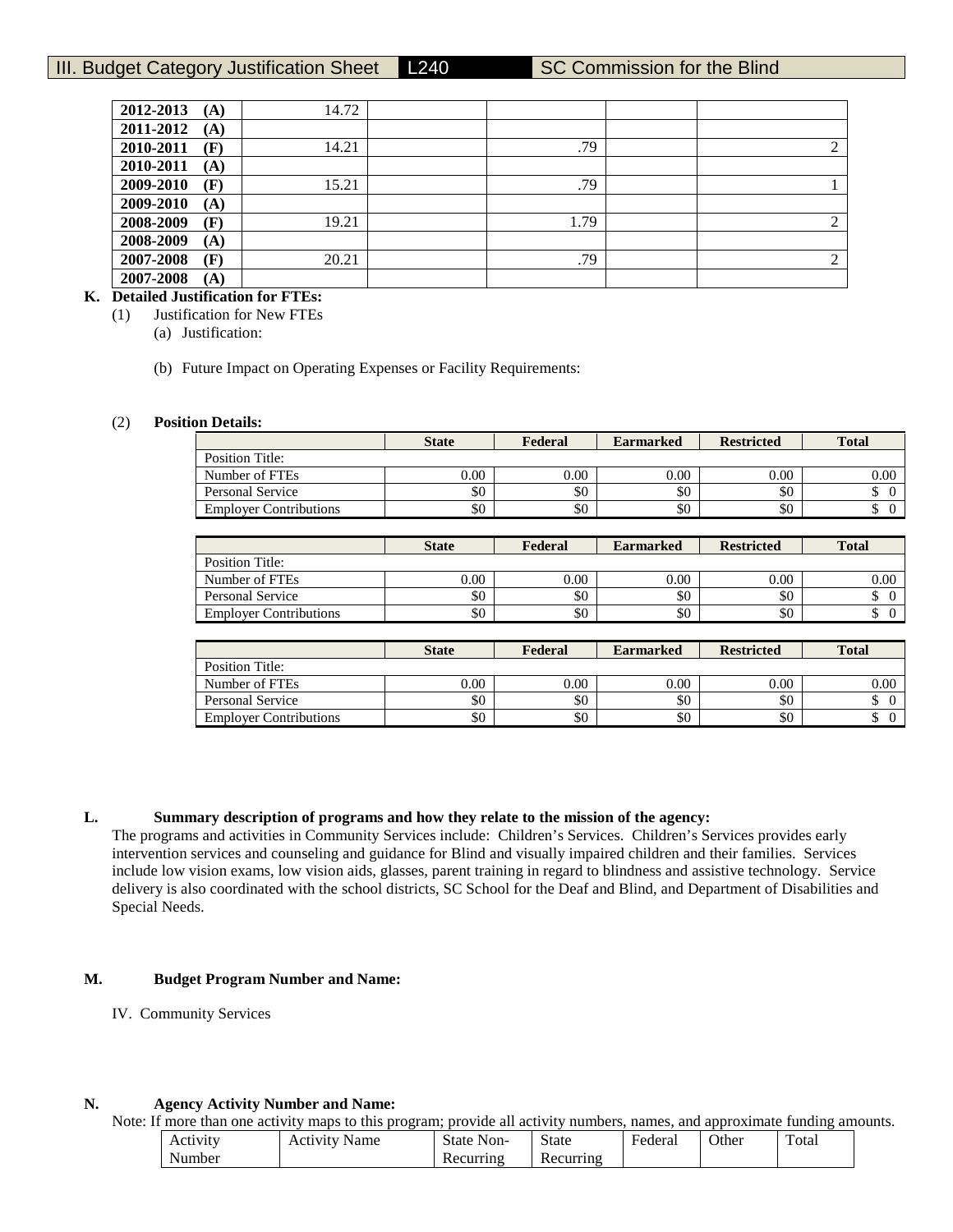| 132 | Children's Services | 73,020 | 25,000 | 98,020 |
|-----|---------------------|--------|--------|--------|
|     |                     |        |        |        |
|     |                     |        |        |        |
|     |                     |        |        |        |
|     |                     |        |        |        |

## **O. Performance Measures:**

Children's Services provides early intervention services and counseling and guidance for Blind and visually impaired children and their families. In accordance to the Strategic Management Plan for the Children's Services Program, success in the Program is defined as follows:

|                                   | <b>FY 11</b> | <b>FY 10</b> | <b>FY 09</b> |
|-----------------------------------|--------------|--------------|--------------|
| <b>Referrals</b>                  | 39           |              | 37           |
| <b>Applicants</b>                 | 21           |              |              |
| <b>Eligibility Determinations</b> | 20           |              |              |
| <b>Service Plans</b>              | 31           |              |              |
| <b>Cases Transitioned to</b>      | 35           | 18           | 32           |
| <b>Vocational Rehabilitation</b>  |              |              |              |

## **P. Program Interaction:**

The staffing levels of the Children's Services Program are comprised of Counselors and Administrative support. The Program is 100% state funded and receives no other support or supplement from any other program. The shared state resources for the Program include – but are not limited to – rent, utilities, use of state vehicles, supplies, maintenance, etc.

## **Q. Change Management:**

**R. Detailed Funding Information:**

The mission and the focus of the Children's Services Program have not changed over the past five (5) years. The mission remains consistent with the mission of the agency, which is as follows:

*The mission of the South Carolina Commission for the Blind is to provide quality, individualized vocational rehabilitation services, independent living services, and prevention of blindness services to blind and visually impaired consumers leading to competitive employment and social and economic independence.*

| FY 2012-13 Cost Estimates:      | <b>State</b><br><b>Non-Recurring</b> | <b>State</b><br>Recurring | Federal | <b>Other</b> | <b>Total</b>   |
|---------------------------------|--------------------------------------|---------------------------|---------|--------------|----------------|
| Number of FTEs*                 |                                      | 4.53                      |         | 0.00         | 4.53           |
|                                 |                                      |                           |         |              |                |
| Personal Service                | \$0                                  | \$73,020                  | \$0     | \$0          | \$73,020       |
| <b>Employer Contributions</b>   | \$0                                  | \$23,300                  | \$0     | \$0          | \$23,300       |
|                                 |                                      |                           |         |              |                |
| Program/Case Services           | \$0                                  | \$0                       | \$0     | \$25,000     | \$25,000       |
| Pass-Through Funds              | \$0                                  | \$0                       | \$0     | \$0          | \$<br>$\Omega$ |
| <b>Other Operating Expenses</b> | \$0                                  | \$0                       | \$0     | \$0          | \$0            |
|                                 |                                      |                           |         |              |                |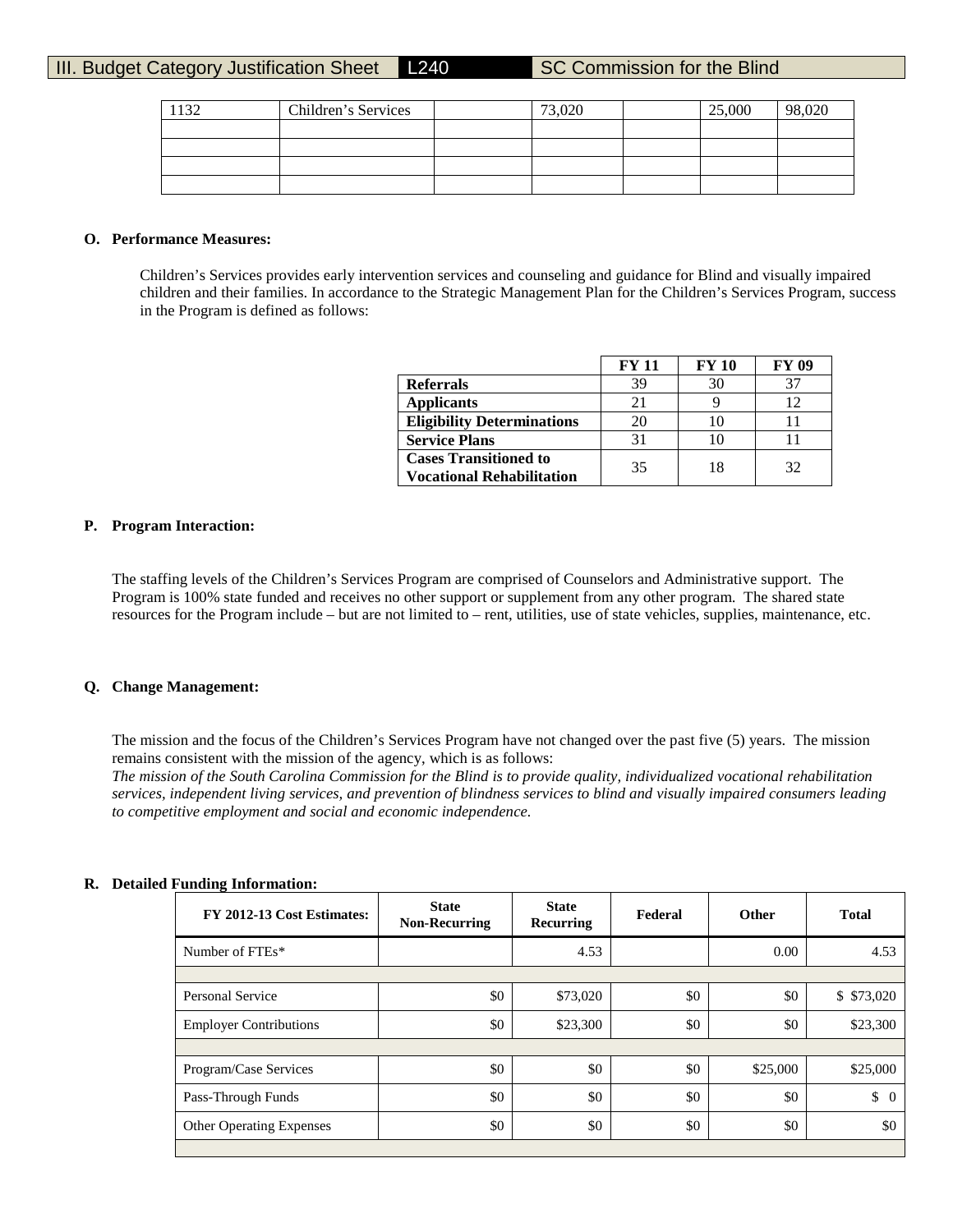| Total                                                                                        | \$96,320 | $\Omega$ | \$25,000 | \$121,320 |
|----------------------------------------------------------------------------------------------|----------|----------|----------|-----------|
| * If new FTEs are needed, please complete Section G (Detailed Justification for FTEs) below. |          |          |          |           |

Is this budget category or program associated with a Capital Budget Priority? No If yes, state Capital Budget Priority Number and Project Name:

Please List proviso numbers that relate to this budget category or programs funded by this category.

## **S. Changes to the Appropriation:**

Please explain any changes, to include re-alignments and funding or FTE increases requested in this year's appropriation, as detailed below:

Funding:

| Year          | State Non- | <b>State Recurring</b> | Federal | Other (Earmarked) |
|---------------|------------|------------------------|---------|-------------------|
|               | Recurring  |                        |         | or Restricted)    |
| 2011-2012 Act |            | 73,020                 |         | 25,000            |
| 2012-2013 Act |            | 96.320                 |         | 25,000            |
| Difference    |            | 23,300                 |         |                   |
| % Difference  |            | 32%                    |         |                   |

### Explanation of Changes:

An increase in State Recurring funds is due to Employer Contributions included in these lines.

## **T. Revenue Estimates:**

Please detail Sources of revenue for this program, identified by SAP fund number if a live SCEIS agency or the STARS number if a STARS agency. If several sources remit to a single subfund that cannot be split by source and appropriation or program, provide an estimate of the revenue dedicated to this program.

| <b>SAP Fund</b> | Source    | General | Other        | Earmarked | Restricted | Federal |
|-----------------|-----------|---------|--------------|-----------|------------|---------|
| Number          | Name      | Fund    | <b>State</b> |           |            |         |
| 10010000        | General   | 96,320  |              |           |            |         |
|                 | Fund      |         |              |           |            |         |
| 30350000        | Operating |         |              | 25,000    |            |         |
|                 | Revenue   |         |              |           |            |         |
|                 |           |         |              |           |            |         |
|                 |           |         |              |           |            |         |

If expenditures for this program are greater than known or estimated revenues and the intent is to bridge part of this shortfall by drawing down balances in agency accounts or reserves, indicate the accounts and amount of the current reserve or balance that will likely be used below.

Carryforward of Operating Revenue will be used for a portion of 3035000 case service

Please detail the long-term sustainability of this program if cash reserves are needed to operate.

The program will not be able to sustain case services long-term on these funds.

If there is federal fund or other fund spending authority requested above the revenue streams detailed above, please indicate the amount and explanation for each.

## **U. FTE Positions:**

Please detail the number of FTE's filled (F) by the program as of June 30 of each fiscal year, and the number authorized (A) by the Appropriations Act.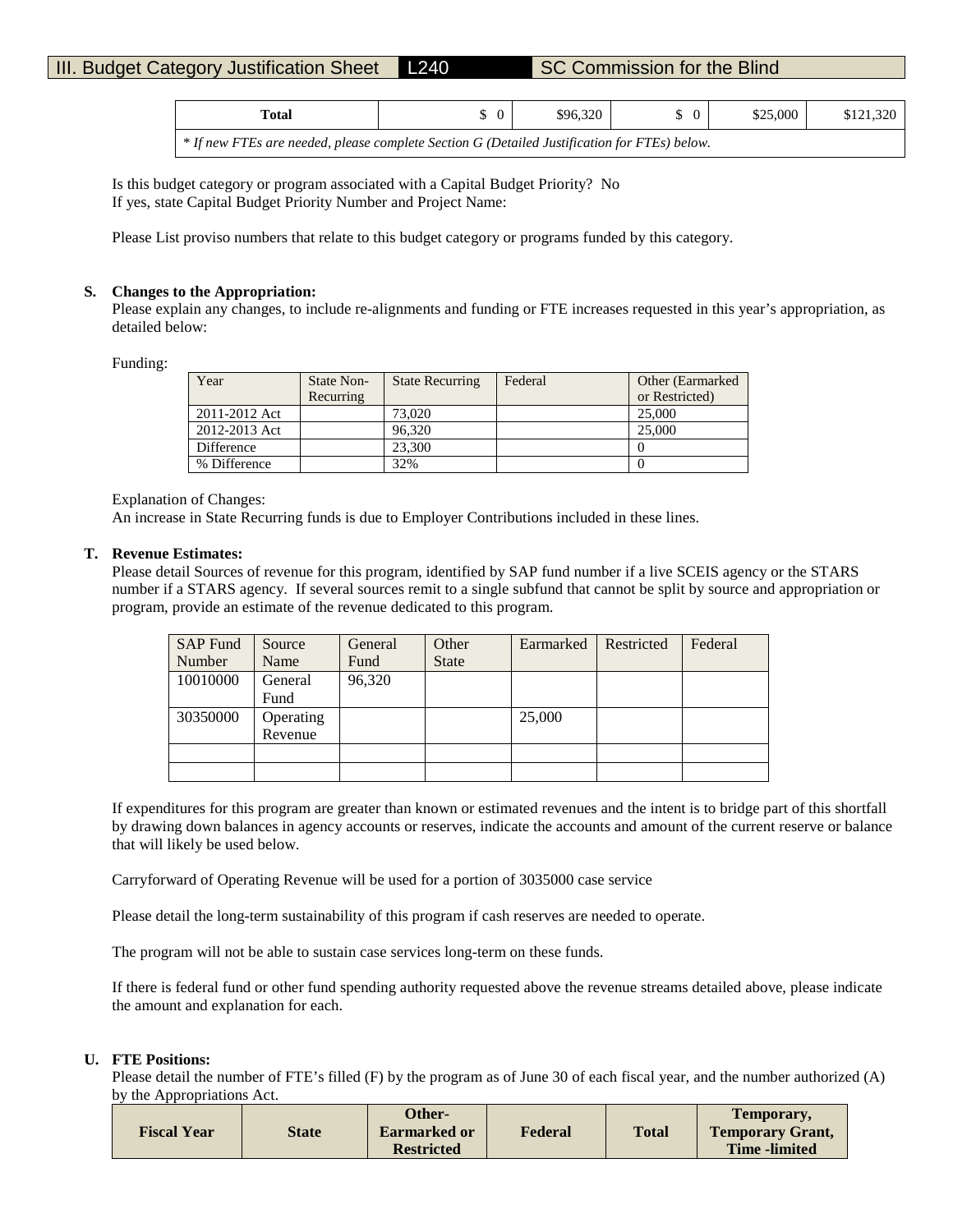| 2012-2013 | (A) |      |     |  |
|-----------|-----|------|-----|--|
| 2011-2012 | (A) |      |     |  |
| 2010-2011 | (F) | 2.21 | .79 |  |
| 2010-2011 | (A) |      |     |  |
| 2009-2010 | (F) | 4.21 | .79 |  |
| 2009-2010 | (A) |      |     |  |
| 2008-2009 | (F) | 5.21 | .79 |  |
| 2008-2009 | (A) |      |     |  |
| 2007-2008 | (F) | 5.21 | .79 |  |
| 2007-2008 | (A) |      |     |  |

# **V. Detailed Justification for FTEs:**

(1) Justification for New FTEs

(a) Justification:

(b) Future Impact on Operating Expenses or Facility Requirements:

#### (2) **Position Details:**

|                               | <b>State</b> | Federal | <b>Earmarked</b> | <b>Restricted</b> | <b>Total</b> |
|-------------------------------|--------------|---------|------------------|-------------------|--------------|
| Position Title:               |              |         |                  |                   |              |
| Number of FTEs                | $0.00\,$     | 0.00    | 0.00             | $0.00\,$          | 0.00         |
| <b>Personal Service</b>       | \$0          | \$0     | \$0              | \$0               | ۰D           |
| <b>Employer Contributions</b> | \$0          | \$0     | \$0              | \$0               |              |

|                               | <b>State</b> | Federal  | <b>Earmarked</b> | <b>Restricted</b> | <b>Total</b> |
|-------------------------------|--------------|----------|------------------|-------------------|--------------|
| Position Title:               |              |          |                  |                   |              |
| Number of FTEs                | 0.00         | $0.00\,$ | 0.00             | 0.00              | $0.00\,$     |
| <b>Personal Service</b>       | \$0          | \$0      | \$0              | \$0               |              |
| <b>Employer Contributions</b> | \$0          | \$0      | \$0              | \$0               |              |

|                               | <b>State</b> | Federal | <b>Earmarked</b> | <b>Restricted</b> | <b>Total</b> |
|-------------------------------|--------------|---------|------------------|-------------------|--------------|
| Position Title:               |              |         |                  |                   |              |
| Number of FTEs                | 0.00         | 0.00    | 0.00             | 0.00              | 0.00         |
| Personal Service              | \$0          | \$0     | \$0              | \$0               | Φ            |
| <b>Employer Contributions</b> | \$0          | \$0     | \$0              | \$0               | Φ            |

## **W. Summary description of programs and how they relate to the mission of the agency:**

The programs and activities in Prevention include: Prevention of Blindness and Older Blind. Prevention of Blindness provides medical eye care for individuals who do not have insurance and are not covered by Medicare or Medicaid. Older Blind provides home based training for individuals who are over the age of 55 and are blind or visually impaired.

## **X. Budget Program Number and Name:**

III. Prevention

## **Y. Agency Activity Number and Name:**

Note: If more than one activity maps to this program; provide all activity numbers, names, and approximate funding amounts.

| Activity | <b>Activity Name</b> | State Non- | State     | Federal | Other | Total |
|----------|----------------------|------------|-----------|---------|-------|-------|
| Number   |                      | Recurring  | Recurring |         |       |       |
| 1129     | Prevention of        |            | 100.000   |         |       |       |
|          | <b>Blindness</b>     |            |           |         |       |       |
| 1130     | Older Blind          |            | 55,500    | 490,000 |       |       |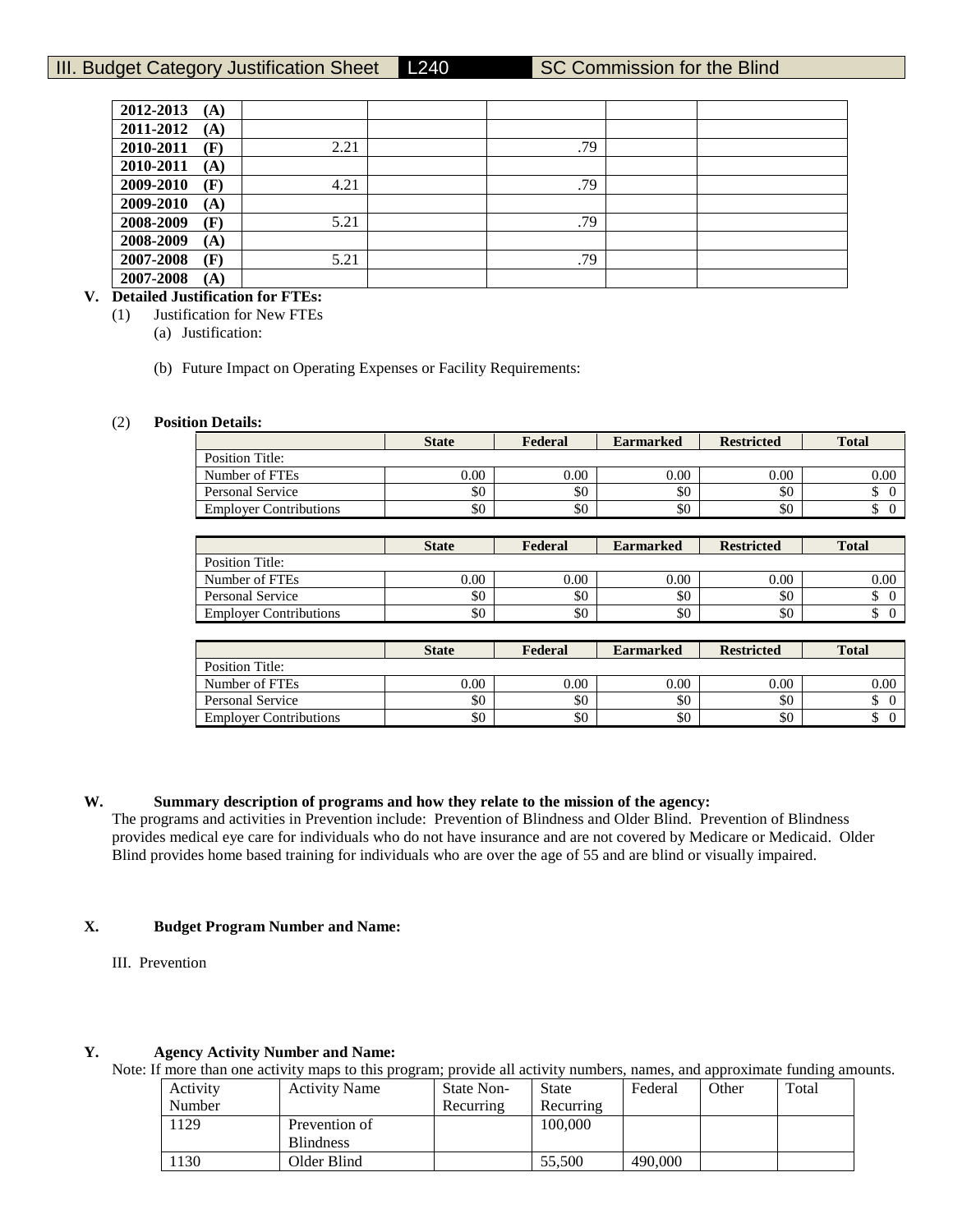|  |  |  | the contract of the contract of the contract of the contract of the contract of |
|--|--|--|---------------------------------------------------------------------------------|
|  |  |  |                                                                                 |
|  |  |  |                                                                                 |

#### **Z. Performance Measures:**

The goal of the Prevention of Blindness Program is the prevention, stabilization and restoration of the loss of vision. Service delivery consists of the provision of medical services to detect and prevent eye diseases in their early stages. In accordance to the Strategic Management Plan, the quantifiable measures and indicators that are used to assess the success of the Prevention of Blindness Program are as follows:

#### **Prevention of Blindness Quantifiable Metrics and Indicators:**

|                                   | <b>FY 11</b> | <b>FY 10</b> | <b>FY 09</b> |
|-----------------------------------|--------------|--------------|--------------|
| <b>Referrals</b>                  | 444          | 614          | 586          |
| <b>Applicants</b>                 | 233          | 294          | 586          |
| <b>Eligibility Determinations</b> | 132          | 207          | 249          |
| <b>Successful Closures</b>        | 92           | 246          | 255          |

The goal of the Older Blind Program is to enhance and maintain independence and quality of life in the home and in the community. Service delivery consists of the provision of specific training in self help skills, home management, orientation and mobility and communication skills. In accordance to the SCCB Strategic Management Plan, success in the Older Blind Program is defined as follows:

## **Older Blind Quantifiable Metrics and Indicators:**

|                                   | FY 11 | <b>FY 10</b> | <b>FY 09</b> |
|-----------------------------------|-------|--------------|--------------|
| <b>Referrals</b>                  | 923   | 755          | 793          |
| <b>Applicants</b>                 | 593   | 499          | 397          |
| <b>Eligibility Determinations</b> | 526   | 484          | 386          |
| <b>Service Plans</b>              | 532   | 470          | 397          |
| <b>Successful Closures</b>        | 415   | 372          |              |

## **AA.Program Interaction:**

The staffing levels of the Prevention of Blindness and Older Blind Programs are comprised of Counselors and Rehabilitation Teachers. The Prevention of Blindness Program is a 100% state funded Program which receives no other support or supplement from any other funding source. The Older Blind Program is supported by an Older Blind Grant from the Rehabilitation Services Administration. There is no specific statutory authority. The Program objectives are funded with Federal funds and are used subject to Federal standards and regulations. However, a state funding match is required to draw down the maximum amount of federal funding available. The shared state resources for Prevention of Blindness and Older Blind include – but are not limited to – rent, utilities, use of state vehicles, supplies, maintenance, etc.

### **BB. Change Management:**

The mission and the focus of the Prevention of Blindness and Older Blind Programs have not changed over the past five (5) years. The mission for both Programs remain consistent with the mission of the agency, which is as follows: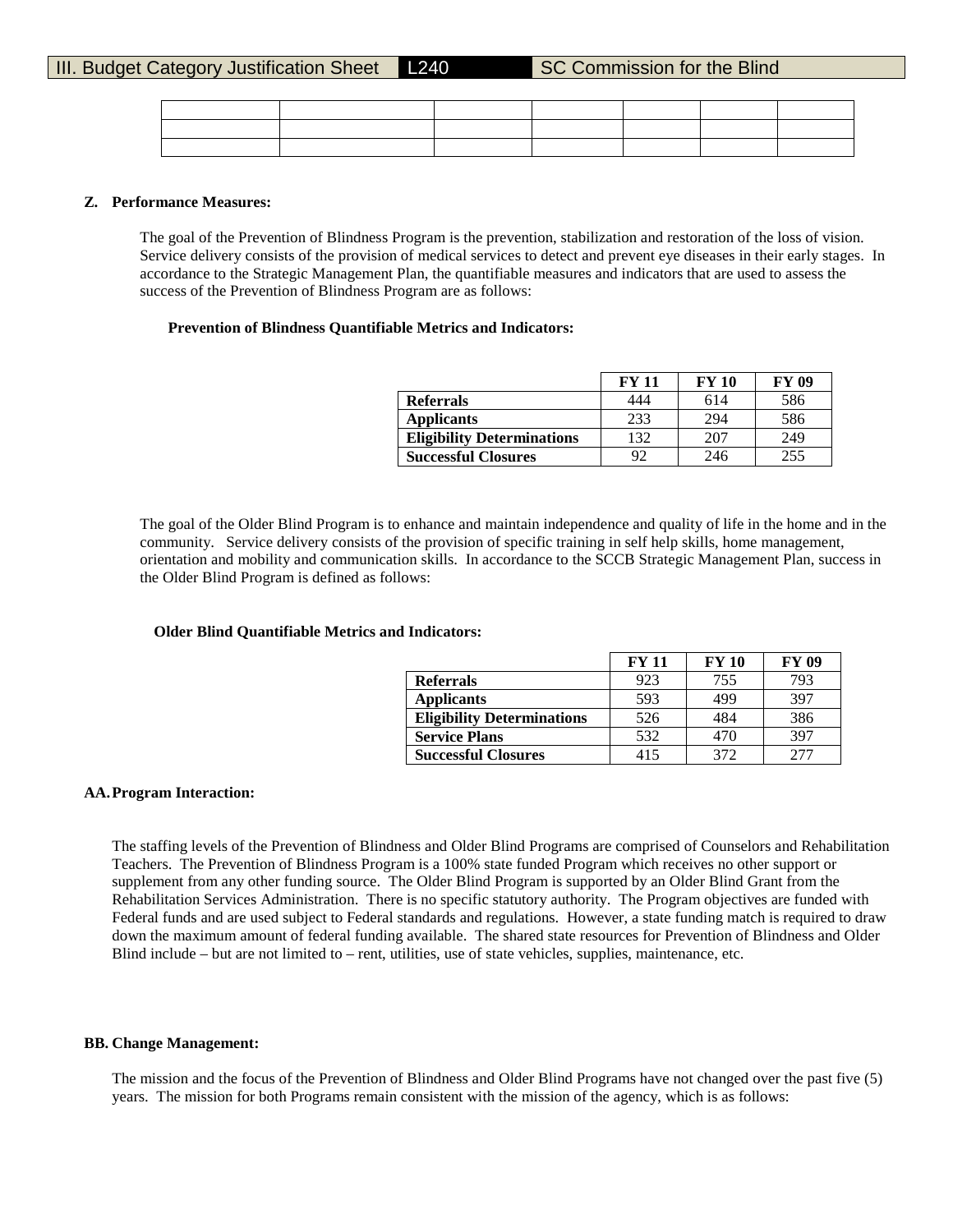*The mission of the South Carolina Commission for the Blind is to provide quality, individualized vocational rehabilitation services, independent living services, and prevention of blindness services to blind and visually impaired consumers leading to competitive employment and social and economic independence.*

## **CC.Detailed Funding Information:**

| FY 2012-13 Cost Estimates:                                                                   | <b>State</b><br><b>Non-Recurring</b> | <b>State</b><br><b>Recurring</b> | Federal   | Other | <b>Total</b>         |
|----------------------------------------------------------------------------------------------|--------------------------------------|----------------------------------|-----------|-------|----------------------|
| Number of FTEs*                                                                              |                                      | 4.16                             | 7.33      | 0.00  | 0.00                 |
|                                                                                              |                                      |                                  |           |       |                      |
| Personal Service                                                                             | \$0                                  | \$106,197                        | \$401,072 | \$0   | \$<br>$\Omega$       |
| <b>Employer Contributions</b>                                                                | \$0                                  | \$17,776                         | \$67,520  | \$0   | \$<br>$\overline{0}$ |
|                                                                                              |                                      |                                  |           |       |                      |
| Program/Case Services                                                                        | \$0                                  | \$44,303                         | 225,700   | \$0   | \$0                  |
| Pass-Through Funds                                                                           | \$0                                  | \$0                              | \$0       | \$0   | $\updownarrow$ 0     |
| <b>Other Operating Expenses</b>                                                              | \$0                                  | \$5,000                          | \$44,400  | \$0   | \$<br>$\theta$       |
|                                                                                              |                                      |                                  |           |       |                      |
| <b>Total</b>                                                                                 | \$<br>$\theta$                       | 173,276                          | 738,692   |       | \$<br>$\Omega$       |
| * If new FTEs are needed, please complete Section G (Detailed Justification for FTEs) below. |                                      |                                  |           |       |                      |

Is this budget category or program associated with a Capital Budget Priority? No If yes, state Capital Budget Priority Number and Project Name:.

Please List proviso numbers that relate to this budget category or programs funded by this category.

#### **DD.Changes to the Appropriation:**

Please explain any changes, to include re-alignments and funding or FTE increases requested in this year's appropriation, as detailed below:

Funding:

| Year          | <b>State Non-</b> | <b>State Recurring</b> | Federal      | Other (Earmarked) |
|---------------|-------------------|------------------------|--------------|-------------------|
|               | Recurring         |                        |              | or Restricted)    |
| 2011-2012 Act |                   | 155.500                | 671.172      |                   |
| 2012-2013 Act |                   | 173.276                | 738,692      |                   |
| Difference    |                   | 17.776                 | 67.520       |                   |
| % Difference  |                   | 12% increase           | 10% increase |                   |

Explanation of Changes:

With the addition of employer contributions to these budget lines an increase has occurred.

## **EE. Revenue Estimates:**

Please detail Sources of revenue for this program, identified by SAP fund number if a live SCEIS agency or the STARS number if a STARS agency. If several sources remit to a single subfund that cannot be split by source and appropriation or program, provide an estimate of the revenue dedicated to this program.

| <b>SAP Fund</b> | Source  | General | Other        | Earmarked | Restricted | Federal |
|-----------------|---------|---------|--------------|-----------|------------|---------|
| Number          | Name    | Fund    | <b>State</b> |           |            |         |
| 10010000        | General | 173,276 |              |           |            |         |
|                 | Fund    |         |              |           |            |         |
| 50550000        | Federal |         |              |           |            | 738,692 |
|                 |         |         |              |           |            |         |
|                 |         |         |              |           |            |         |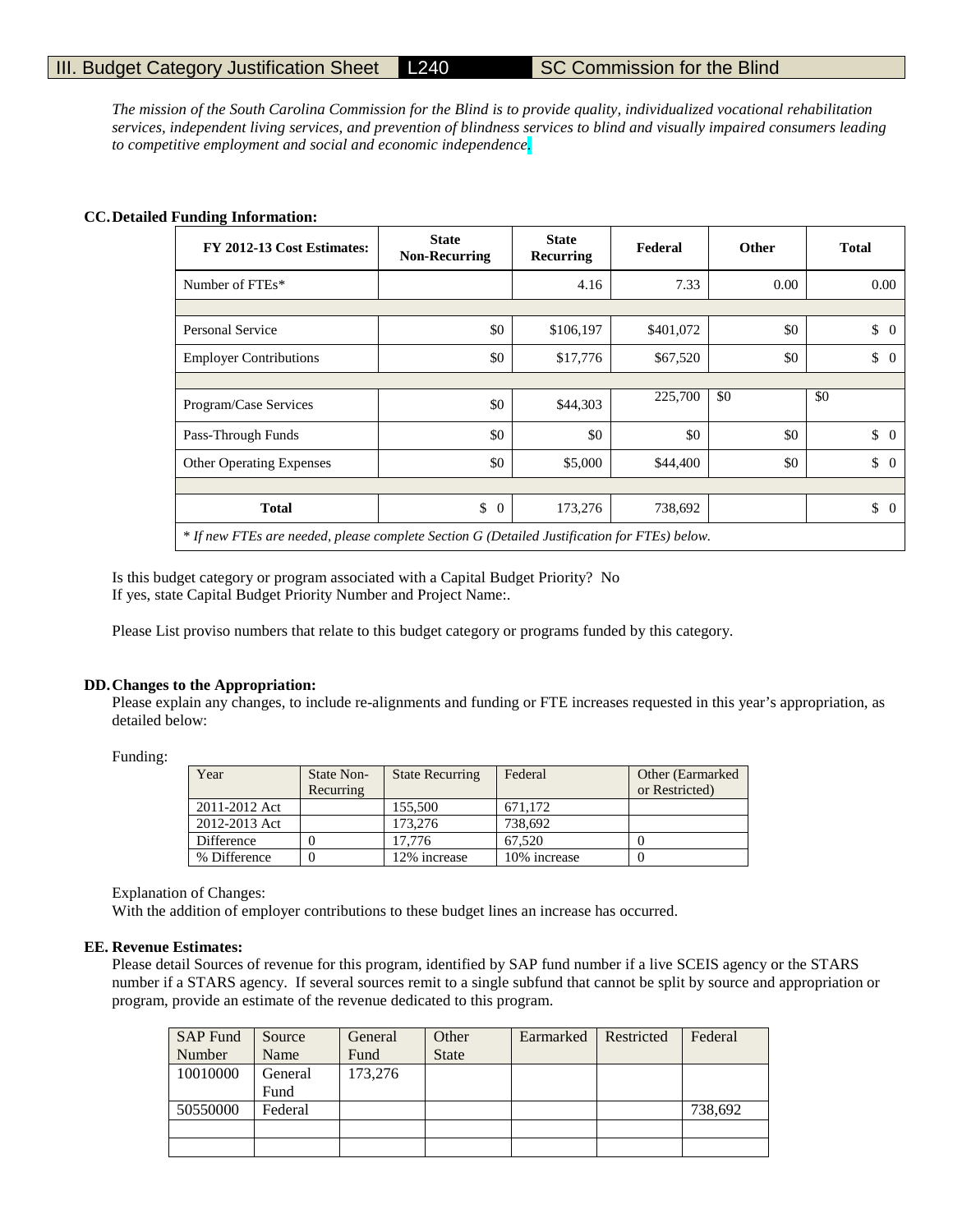If expenditures for this program are greater than known or estimated revenues and the intent is to bridge part of this shortfall by drawing down balances in agency accounts or reserves, indicate the accounts and amount of the current reserve or balance that will likely be used below.

Please detail the long-term sustainability of this program if cash reserves are needed to operate.

If there is federal fund or other fund spending authority requested above the revenue streams detailed above, please indicate the amount and explanation for each.

## **FF. FTE Positions:**

Please detail the number of FTE's filled (F) by the program as of June 30 of each fiscal year, and the number authorized (A) by the Appropriations Act.

| <b>Fiscal Year</b> | <b>State</b> | Other-<br><b>Earmarked or</b><br><b>Restricted</b> | Federal | <b>Total</b> | Temporary,<br><b>Temporary Grant,</b><br><b>Time</b> -limited |
|--------------------|--------------|----------------------------------------------------|---------|--------------|---------------------------------------------------------------|
| 2012-2013<br>(A)   |              |                                                    |         |              |                                                               |
| 2011-2012<br>(A)   |              |                                                    |         |              |                                                               |
| 2010-2011<br>(F)   | 2.1          |                                                    | 8.2     |              |                                                               |
| 2010-2011<br>(A)   |              |                                                    |         |              |                                                               |
| 2009-2010<br>(F)   | 2.4          |                                                    | 8.9     |              |                                                               |
| 2009-2010<br>(A)   |              |                                                    |         |              |                                                               |
| 2008-2009<br>(F)   | 2.4          |                                                    | 8.9     |              |                                                               |
| 2008-2009<br>(A)   |              |                                                    |         |              |                                                               |
| 2007-2008<br>(F)   | 2.4          |                                                    | 8.9     |              |                                                               |
| 2007-2008<br>(A)   |              |                                                    |         |              |                                                               |

# **GG. Detailed Justification for FTEs:**

- (1) Justification for New FTEs
	- (a) Justification:
	- (b) Future Impact on Operating Expenses or Facility Requirements:

## (2) **Position Details:**

|                               | <b>State</b> | Federal | <b>Earmarked</b> | <b>Restricted</b> | <b>Total</b> |
|-------------------------------|--------------|---------|------------------|-------------------|--------------|
| Position Title:               |              |         |                  |                   |              |
| Number of FTEs                | 0.00         | 0.00    | 0.00             | 0.00              | 0.00         |
| Personal Service              | \$0          | \$0     | \$0              | \$0               |              |
| <b>Employer Contributions</b> | \$0          | \$0     | \$0              | \$0               | ╜            |

|                               | <b>State</b> | Federal  | <b>Earmarked</b> | <b>Restricted</b> | <b>Total</b> |
|-------------------------------|--------------|----------|------------------|-------------------|--------------|
| Position Title:               |              |          |                  |                   |              |
| Number of FTEs                | 0.00         | $0.00\,$ | 0.00             | 0.00              | 0.00         |
| Personal Service              | \$0          | \$0      | \$0              | \$0               |              |
| <b>Employer Contributions</b> | \$0          | \$0      | \$0              | \$0               |              |

|                               | <b>State</b> | Federal | <b>Earmarked</b> | <b>Restricted</b> | <b>Total</b> |
|-------------------------------|--------------|---------|------------------|-------------------|--------------|
| Position Title:               |              |         |                  |                   |              |
| Number of FTEs                | $0.00\,$     | 0.00    | $0.00\,$         | 0.00              | 0.00         |
| Personal Service              | \$0          | \$0     | \$0              | \$0               | Φ            |
| <b>Employer Contributions</b> | \$0          | \$0     | \$0              | \$0               | ╜            |

## **HH. Summary description of programs and how they relate to the mission of the agency:**

The programs and activities in Rehabilitation Services include: Adjustment to Blindness, Vocational Rehab Services, Business Enterprise Program, and Training and Employment. Adjustment to Blindness provides training in orientation and mobility, basic communications, self help skills, home management skills and medications management for individuals who are newly blind. These individuals must be trained to live without sight before they can enter employment training or return to the family with sufficient skills to cope with the disability of blindness. Vocational Rehabilitation Services place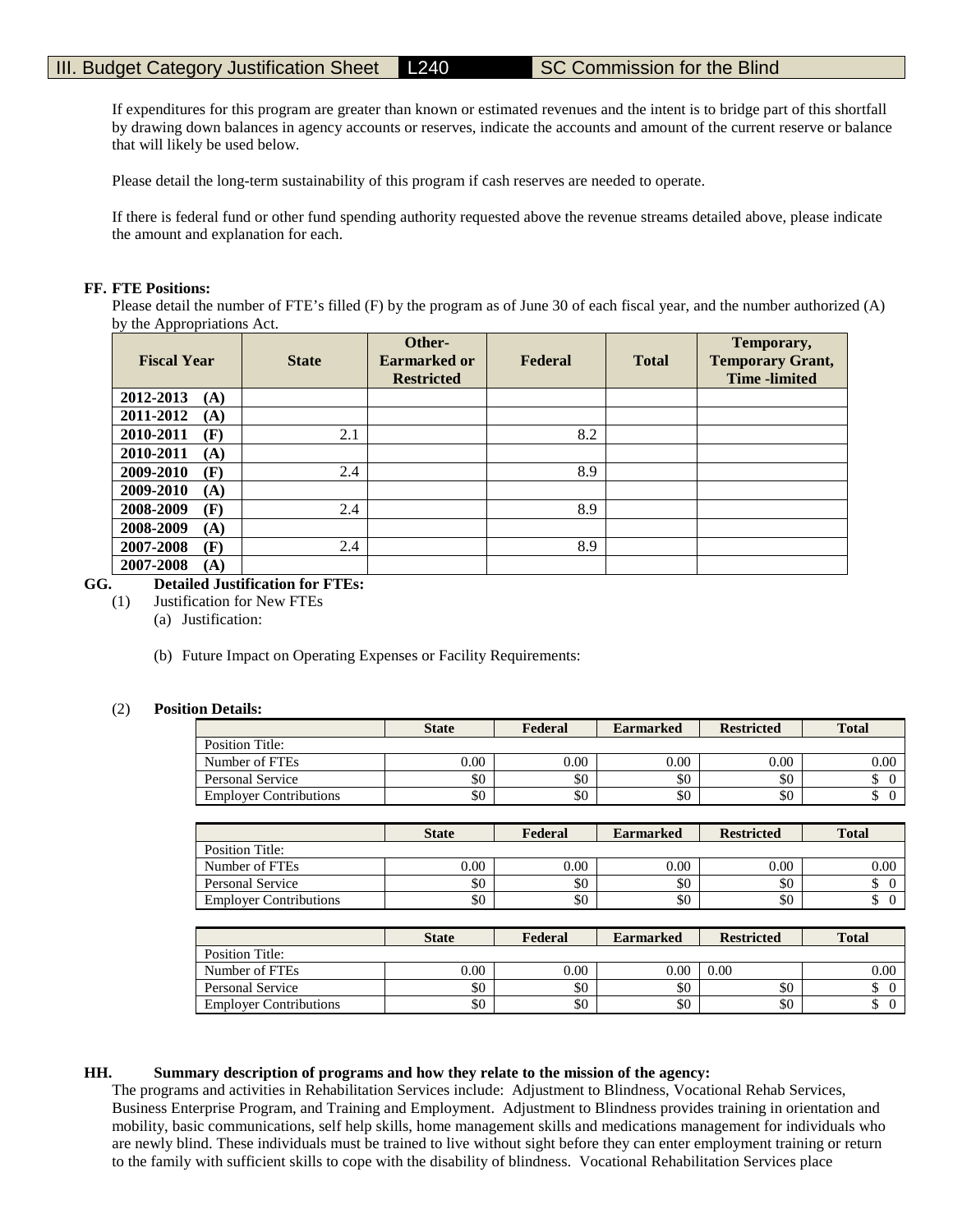individuals who are blind or visually impaired into training programs and competitive employment. The Business Enterprise Program is used to train and place blind individuals in vending facility locations such as state office buildings, parks, interstate highways and local government buildings. The Training and Employment activity establishes partnerships with the private sector to create employment opportunities for blind individuals as well as establishes and provides training programs that utilize technology to meet the specific needs of employers. The mission of the South Carolina Commission for the Blind is to proved quality, individualized vocational rehabilitation services, independent living services and prevention of blindness services to blind and visually impaired consumers leading to competitive employment and social and economic independence.

# **II. Budget Program Number and Name:**

II. Rehabilitation Services

## **JJ. Agency Activity Number and Name:**

Note: If more than one activity maps to this program; provide all activity numbers, names, and approximate funding amounts.

| Activity | $\circ$<br><b>Activity Name</b> | State Non- | <b>State</b> | Federal | Other | $\circ$<br>Total |
|----------|---------------------------------|------------|--------------|---------|-------|------------------|
| Number   |                                 | Recurring  | Recurring    |         |       |                  |
| 1125     | Adjustment to                   |            |              |         |       |                  |
|          | <b>Blindness</b>                |            |              |         |       |                  |
| 1126     | <b>Vocational Rehab</b>         |            |              |         |       |                  |
|          | Services                        |            |              |         |       |                  |
| 1127     | <b>Business Enterprise</b>      |            |              |         |       |                  |
|          | Program                         |            |              |         |       |                  |
| 1128     | Training and                    |            |              |         |       |                  |
|          | Employment                      |            |              |         |       |                  |
|          |                                 |            |              |         |       |                  |

## **KK. Performance Measures:**

The Vocational Rehabilitation Program consists of four (4) components: Vocational Rehabilitation, Business Enterprise, Training and Employment and the Ellen Beach Mack Rehabilitation Center. Each component has its own set of quantifiable metrics and indicators, all of which support the goal of competitive employment for the blind and visually impaired.

## **Vocational Rehabilitation**

Quantifiable Metrics and Indicators:

- 1. Referrals
- 2. Applicants
- 3. Eligibility Determinations
- 4. Individualized Plans of Employment
- 5. Successful Job Placements
- 6. Percentage of competitive employment placements at or above the minimum wage

| <b>Quantifiable Metrics and Indicators</b> | <b>FY 11</b> | <b>FY 10</b> | FY 09 |
|--------------------------------------------|--------------|--------------|-------|
| <b>Referrals</b>                           | 1168         | 978          | 702   |
| <b>Applicants</b>                          | 578          | 598          | 510   |
| <b>Eligibility Determinations</b>          | 444          | 478          | 468   |
| <b>Individualized Plans of Employment</b>  | 417          | 480          | 429   |
| <b>Successful Job Placements</b>           | 255          | 291          | 319   |
| Percentage of competitive employment       | 72%          | 76%          | 77%   |
| placements at or above the minimum wage    |              |              |       |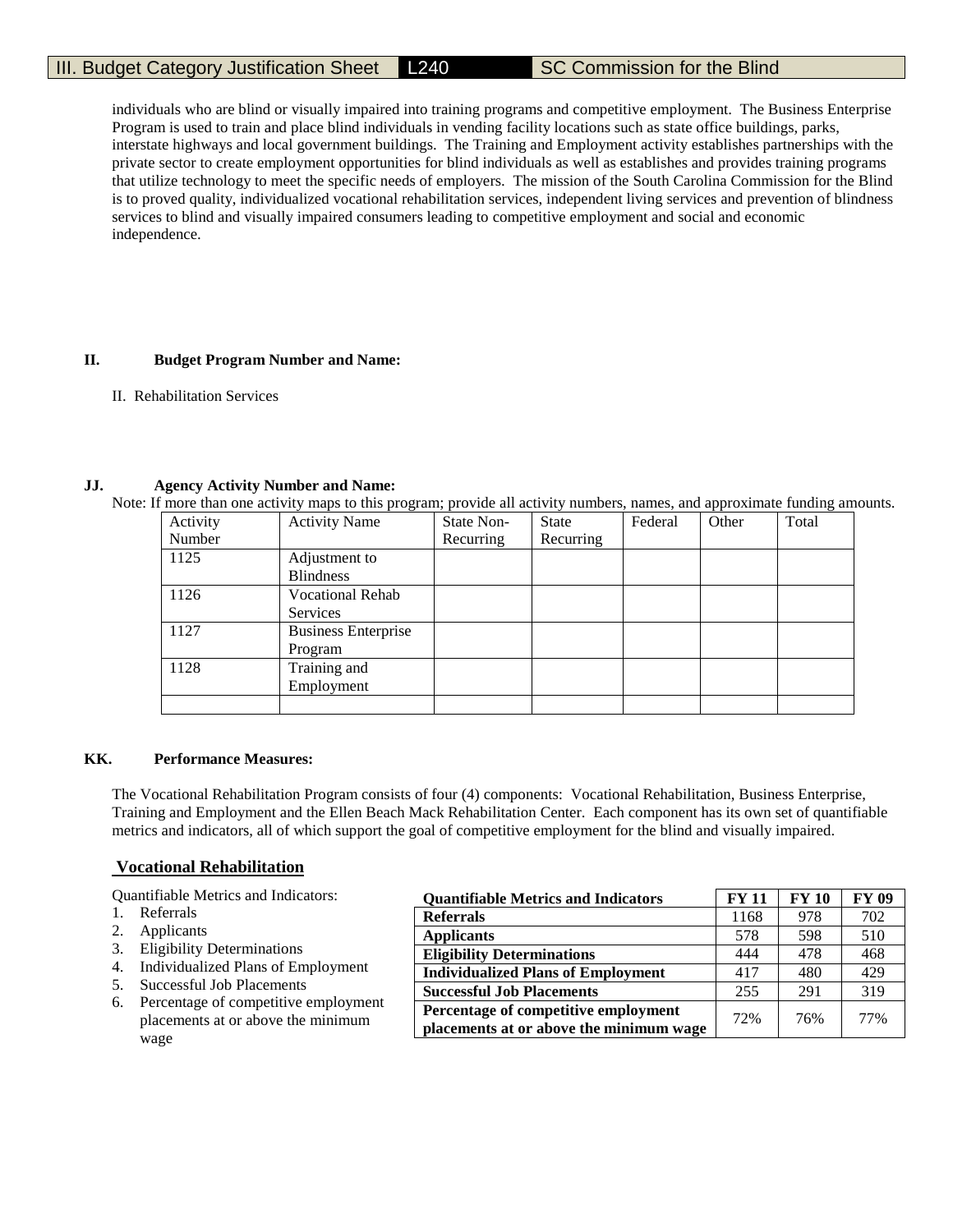## **Business Enterprise Program**

#### **Quantifiable Metrics and Indicators:**

- 1. Referrals
- 2. Number of vending facilities
- 3. Facilities opened
- 4. Additions to current facilities
- 5. Facilities closed
- 6. Facilities merged
- 7. Gross Vendor Earnings
- 8. Net Vendor Earnings

|                              | <b>FY 11</b> | <b>FY 10</b>                | <b>FY 09</b> |
|------------------------------|--------------|-----------------------------|--------------|
| <b>Referrals</b>             | 8            |                             | 15           |
| <b>Number of vending</b>     | 114          | 116                         | 122          |
| facilities                   |              |                             |              |
| <b>Facilities opened</b>     |              | $\mathcal{D}_{\mathcal{L}}$ |              |
| <b>Additions to current</b>  | 9            | Q                           |              |
| facilities                   |              |                             |              |
| <b>Facilities closed</b>     |              |                             |              |
| <b>Facilities Merged</b>     |              |                             |              |
| <b>Gross Vendor Earnings</b> | \$4,683,716  | \$4,678,082                 | \$4,699,712  |
| <b>New Vendor Earnings</b>   | \$3,570,593  | \$3,544,322                 | \$3,574,500  |

## **Training and Employment**

|                                             |                  |     | -10 | - 117         |
|---------------------------------------------|------------------|-----|-----|---------------|
| <b>Quantifiable Metrics and Indicators:</b> | <b>Referrals</b> | 201 | 160 | Not Available |
| Referrals                                   | Consumers Served | 366 | 284 | ົາ            |

2. Consumers served

| <b>Referrals</b>        |     | 160 | Not Availab |
|-------------------------|-----|-----|-------------|
| <b>Consumers Served</b> | 366 | 284 | 127         |
|                         |     |     |             |

**FY 11 FY 10 FY 09**

### **Ellen Beach Mack Rehabilitation Center**

## **Quantifiable Metrics and Indicators:**

- 1. Referrals received
- 2. Consumers served
- 3. Total number of consumers who withdrew or terminated program
- 4. Total number of consumers who have successfully completed programs

| <b>Ouantifiable Metrics and Indicators</b> | <b>FY 11</b> | <b>FY 10</b> | <b>FY 09</b> |
|--------------------------------------------|--------------|--------------|--------------|
| <b>Referrals</b>                           | 78           | 07           | 59           |
| <b>Consumers Served</b>                    | 109          | 108          | 110          |
| Consumers who withdrew or terminate        | 12           | 18           | 14           |
| Successfully completed program             | 45           | 42           | 27           |

#### **LL. Program Interaction:**

The staffing levels of the Vocational Rehabilitation Program is comprised of Counselors, Rehabilitation Teachers and Administrative Support Staff. The VR Program is supported by the basic support grant from the Rehabilitation Services Administration (federal government). However, a state funding match is required to draw down the maximum amount of federal funding available. The VR Program receives no other support or supplement from any other program. The shared state resources include – but are not limited to – rent, utilities, use of state vehicles, supplies, maintenance, etc.

#### **MM. Change Management:**

The mission and the focus of the Vocational Rehabilitation Program has not changed over the past five (5) years. The mission of the SCCB is as follows: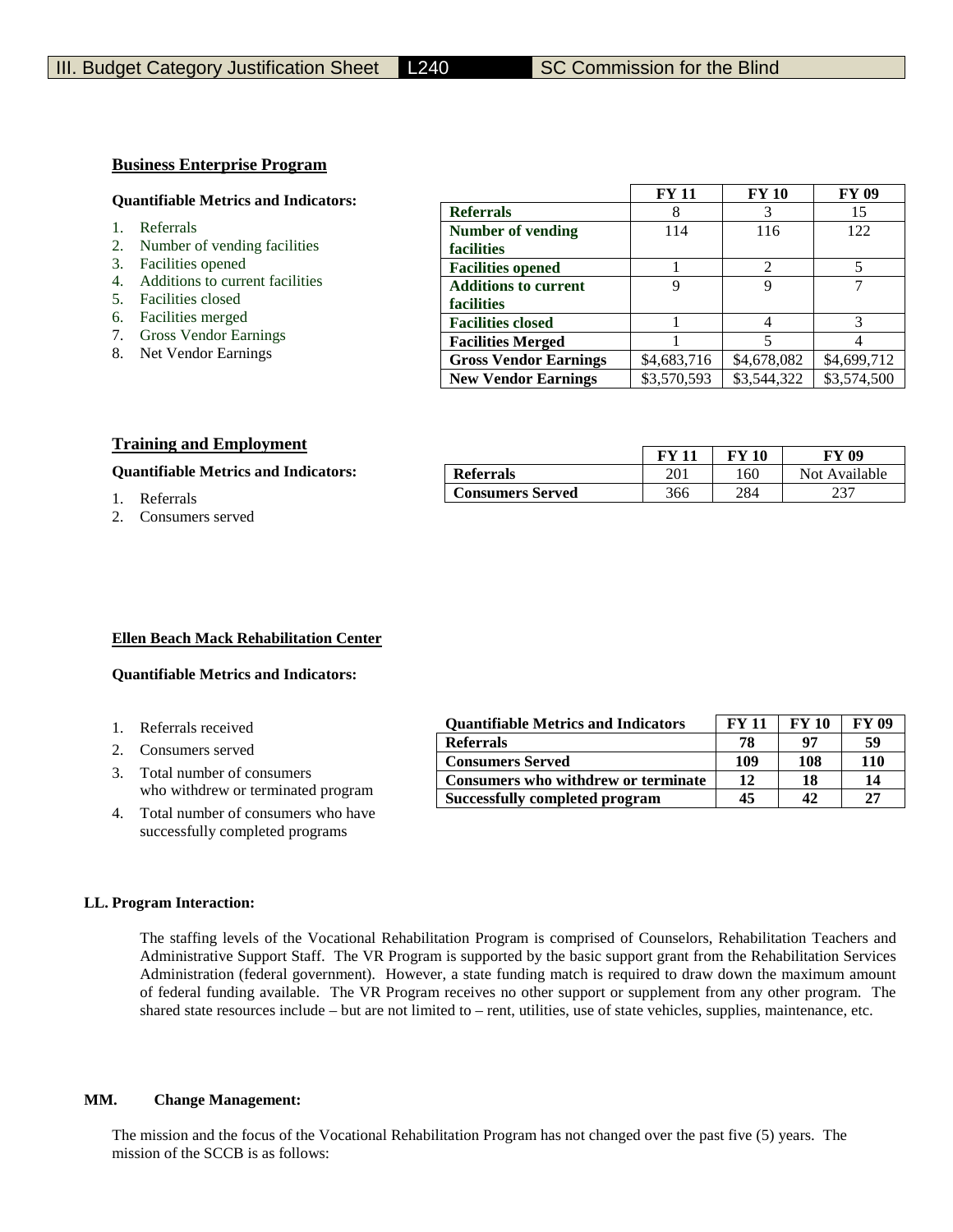The mission of the South Carolina Commission for the Blind is to provide quality, individualized vocational rehabilitation services, independent living services, and prevention of blindness services to blind and visually impaired consumers leading to competitive employment and social and economic independence.

## **NN.Detailed Funding Information:**

| FY 2012-13 Cost Estimates:                                                                   | <b>State</b><br><b>Non-Recurring</b> | <b>State</b><br>Recurring | Federal     | <b>Other</b> | <b>Total</b>   |  |  |
|----------------------------------------------------------------------------------------------|--------------------------------------|---------------------------|-------------|--------------|----------------|--|--|
| Number of FTEs*                                                                              |                                      | 13.53                     | 65.65       | 1.0          | 80.18          |  |  |
|                                                                                              |                                      |                           |             |              |                |  |  |
| <b>Personal Service</b>                                                                      | \$0                                  | \$403,897                 | \$2,802,115 | \$25,000     | \$3,231,012    |  |  |
| <b>Employer Contributions</b>                                                                | \$0                                  | \$129,247                 | \$896,700   | \$6,000      | \$1,031,947    |  |  |
|                                                                                              |                                      |                           |             |              |                |  |  |
| Program/Case Services                                                                        | \$0                                  | \$34,299                  | \$2,141,045 | \$117,000    | \$2,292,344    |  |  |
| Pass-Through Funds                                                                           | \$0                                  | \$0                       | \$0         | \$0          | \$<br>$\Omega$ |  |  |
| <b>Other Operating Expenses</b>                                                              | \$0                                  | \$50,000                  | \$1,494,717 | \$20,000     | \$1,564,717    |  |  |
|                                                                                              |                                      |                           |             |              |                |  |  |
| <b>Total</b>                                                                                 | \$<br>$\overline{0}$                 | \$617,443                 | \$7,334,577 | \$168,000    | \$8,120,020    |  |  |
| * If new FTEs are needed, please complete Section G (Detailed Justification for FTEs) below. |                                      |                           |             |              |                |  |  |

Is this budget category or program associated with a Capital Budget Priority? No If yes, state Capital Budget Priority Number and Project Name:.

Please List proviso numbers that relate to this budget category or programs funded by this category. 27.1 and 27.2

#### **OO. Changes to the Appropriation:**

Please explain any changes, to include re-alignments and funding or FTE increases requested in this year's appropriation, as detailed below:

Funding:

| Year          | State Non- | <b>State Recurring</b> | Federal      | Other (Earmarked) |
|---------------|------------|------------------------|--------------|-------------------|
|               | Recurring  |                        |              | or Restricted)    |
| 2011-2012 Act |            | 488.196                | 5.891.919    | 162,000           |
| 2012-2013 Act |            | 617.443                | 7.334.577    | 168,000           |
| Difference    |            | 129.247                | 1.442.658    | 6.000             |
| % Difference  |            | 27% increase           | 25% increase | 4% increase       |

Explanation of Changes:

There is an increase in all funds due to employer contributions being included in these line items. There is also an increase in Federal funds due to the re-alignment from I. Administration

## **PP. Revenue Estimates:**

Please detail Sources of revenue for this program, identified by SAP fund number if a live SCEIS agency or the STARS number if a STARS agency. If several sources remit to a single subfund that cannot be split by source and appropriation or program, provide an estimate of the revenue dedicated to this program.

| <b>SAP Fund</b> | Source    | General | Other        | Earmarked | Restricted | Federal |
|-----------------|-----------|---------|--------------|-----------|------------|---------|
| Number          | Name      | Fund    | <b>State</b> |           |            |         |
| 10010000        | General   | 617.443 |              |           |            |         |
|                 | Fund      |         |              |           |            |         |
| 34190000        | Conc Oper |         |              | 168.000   |            |         |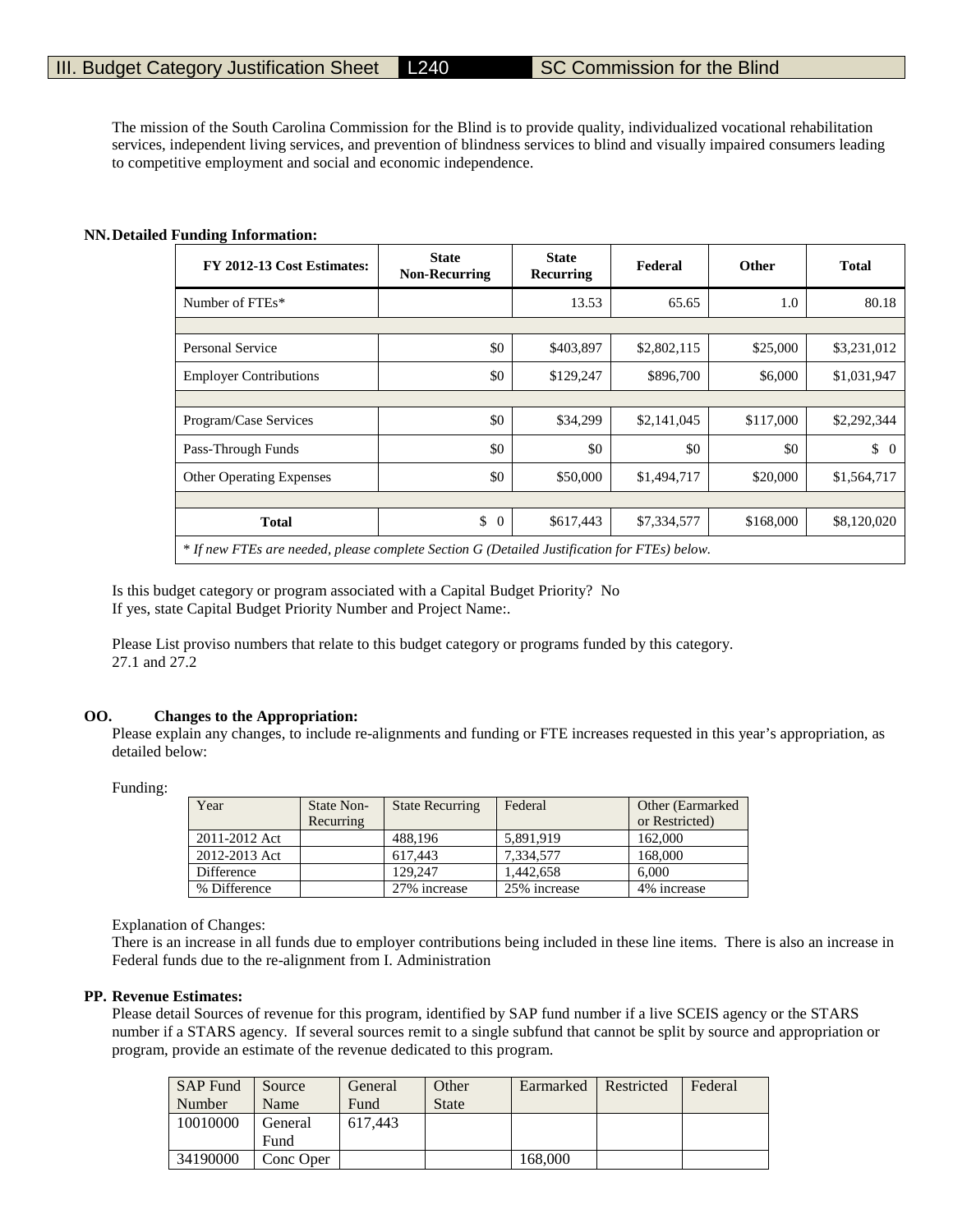|          | Bene Acct |  |  |           |
|----------|-----------|--|--|-----------|
| 50550000 | Federal   |  |  | 7,334,577 |
|          |           |  |  |           |

If expenditures for this program are greater than known or estimated revenues and the intent is to bridge part of this shortfall by drawing down balances in agency accounts or reserves, indicate the accounts and amount of the current reserve or balance that will likely be used below.

Please detail the long-term sustainability of this program if cash reserves are needed to operate.

If there is federal fund or other fund spending authority requested above the revenue streams detailed above, please indicate the amount and explanation for each.

## **QQ. FTE Positions:**

Please detail the number of FTE's filled (F) by the program as of June 30 of each fiscal year, and the number authorized (A) by the Appropriations Act.

| $\mathbf{1}$<br><b>Fiscal Year</b> | <b>State</b> | Other-<br>Earmarked or<br><b>Restricted</b> | Federal | <b>Total</b> | Temporary,<br><b>Temporary Grant,</b><br><b>Time</b> -limited |
|------------------------------------|--------------|---------------------------------------------|---------|--------------|---------------------------------------------------------------|
| 2012-2013<br>(A)                   |              |                                             |         |              |                                                               |
| 2011-2012<br>(A)                   |              |                                             |         |              |                                                               |
| (F)<br>2010-2011                   | 12.422       |                                             | 44      |              |                                                               |
| 2010-2011<br>(A)                   |              |                                             |         |              |                                                               |
| 2009-2010<br>(F)                   | 12.622       |                                             | 44.8    |              |                                                               |
| 2009-2010<br>(A)                   |              |                                             |         |              |                                                               |
| 2008-2009<br>(F)                   | 15.082       |                                             | 48.97   |              |                                                               |
| 2008-2009<br>(A)                   |              |                                             |         |              |                                                               |
| 2007-2008<br>(F)                   | 17.442       |                                             | 60.98   |              |                                                               |
| 2007-2008<br>(A)                   |              |                                             |         |              |                                                               |

# **RR.Detailed Justification for FTEs:**

- (1) Justification for New FTEs
	- (a) Justification:
	- (b) Future Impact on Operating Expenses or Facility Requirements:

## (2) **Position Details:**

|                               | <b>State</b> | Federal | <b>Earmarked</b> | <b>Restricted</b> | <b>Total</b> |
|-------------------------------|--------------|---------|------------------|-------------------|--------------|
| Position Title:               |              |         |                  |                   |              |
| Number of FTEs                | 0.00         | 0.00    | 0.00             | 0.00              | 0.00         |
| Personal Service              | \$0          | \$0     | \$0              | \$0               | J            |
| <b>Employer Contributions</b> | \$0          | \$0     | \$0              | \$0               | ◡            |

|                               | <b>State</b> | Federal | <b>Earmarked</b> | <b>Restricted</b> | <b>Total</b> |
|-------------------------------|--------------|---------|------------------|-------------------|--------------|
| Position Title:               |              |         |                  |                   |              |
| Number of FTEs                | 0.00         | 0.00    | 0.00             | 0.00              | 0.00         |
| Personal Service              | \$0          | \$0     | \$0              | \$0               | D            |
| <b>Employer Contributions</b> | \$0          | \$0     | \$0              | \$0               | ◡            |

|                               | <b>State</b> | Federal  | <b>Earmarked</b> | <b>Restricted</b> | <b>Total</b> |
|-------------------------------|--------------|----------|------------------|-------------------|--------------|
| Position Title:               |              |          |                  |                   |              |
| Number of FTEs                | $0.00\,$     | $0.00\,$ | 0.00             | $0.00\,$          | 0.00         |
| Personal Service              | \$0          | \$0      | \$0              | \$0               | J            |
| <b>Employer Contributions</b> | \$0          | \$0      | \$0              | \$0               | Φ            |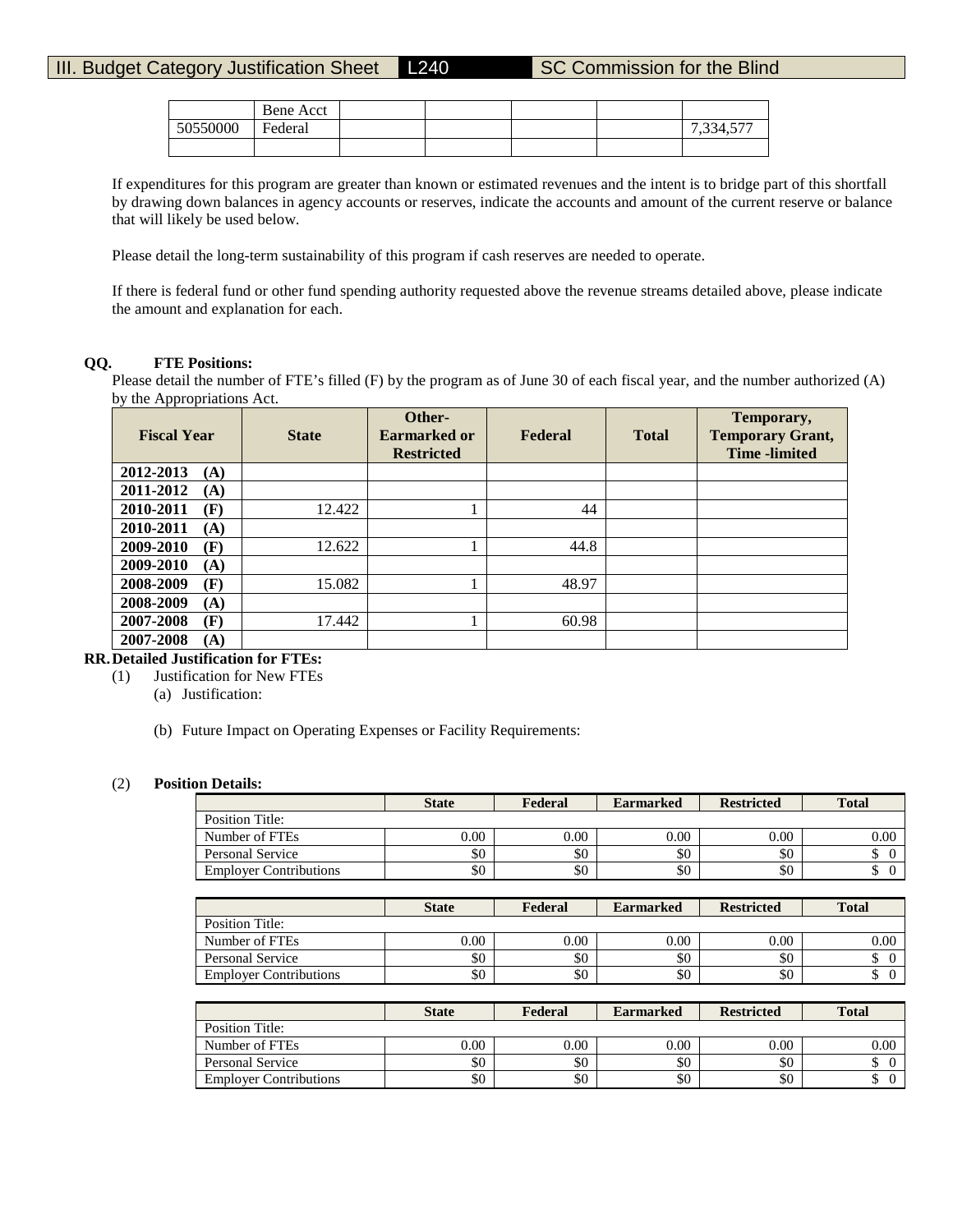# **A. Project Name:**

Not Applicable

**B. Project Approval:**

# **C. Statement of Need:**

# **D. Agency Activity Number and Name:**

Note: If more than one activity maps to this project provide all activity numbers, names, and approximate funding amounts.

|               |                      | <b>State Non-</b> | <b>State</b> |              |              |                    |
|---------------|----------------------|-------------------|--------------|--------------|--------------|--------------------|
| Activity      |                      | Recurring         | Recurring    | Federal      | Other        |                    |
| <b>Number</b> | <b>Activity Name</b> | <b>Funds</b>      | <b>Funds</b> | <b>Funds</b> | <b>Funds</b> | <b>Total Funds</b> |
|               |                      |                   |              |              |              | \$0                |
|               |                      |                   |              |              |              | \$0                |
|               |                      |                   |              |              |              | \$0                |
|               |                      |                   |              |              |              | \$0                |
|               |                      |                   |              |              |              | \$0                |

# **E. Project Description:**

Note: In addition to a basic description, include whether or not this is a capital or non-capital project. If non-capital, explain how this non-recurring appropriation will be spent on non-recurring activities.

# **F. Funding**

Total New Request: \_\_\_\_\_\_\_\_\_\_\_\_\_\_\_ Previously Approved Funds: \_\_\_\_\_\_\_\_\_\_\_\_\_\_\_\_\_\_ Expenditures to Date: \_\_\_\_\_\_\_

Identify the source(s) of funds for this appropriation (general fund, surplus, federal funding, local match, etc.):

# **G. Justification for additional future operating costs:**

Will additional annual operating costs be absorbed into your existing budget? If so, what resources will lose funding to facilitate this?

If not, will additional funds be needed in the future?

Identify the source of additional funds:

Detail the lifecycle cost of the funded project below

| Year | Capital | Operating | Total | State;    | General:  | Federal | Other       | Use of             | Additional  |
|------|---------|-----------|-------|-----------|-----------|---------|-------------|--------------------|-------------|
|      |         |           |       | Non-      | Recurring |         | (Earmarked/ | <b>Current FTE</b> | <b>FTEs</b> |
|      |         |           |       | Recurring |           |         | Restricted) |                    | needed      |
|      |         |           |       |           |           |         |             |                    |             |
|      |         |           |       |           |           |         |             |                    |             |
|      |         |           |       |           |           |         |             |                    |             |
|      |         |           |       |           |           |         |             |                    |             |
|      |         |           |       |           |           |         |             |                    |             |
| $6+$ |         |           |       |           |           |         |             |                    |             |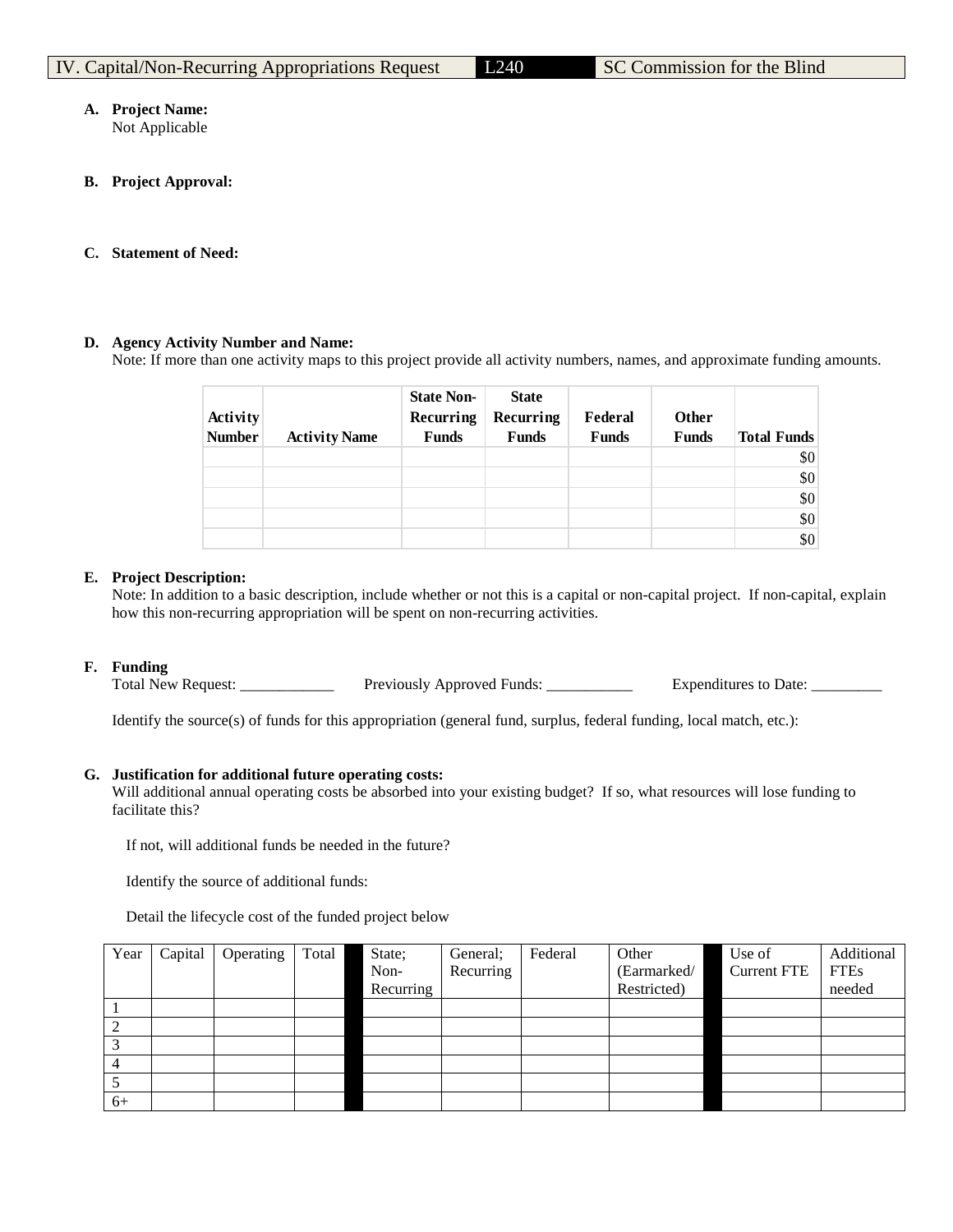## **A. Proviso Number**

Using the renumbered 2012-13 proviso base provided on the OSB website indicate the proviso number *(If new indicate "New #1","New #2", etc.)*:

27.1 and 27.2

## **B. Appropriation**

Related budget category, program, or non-recurring reques (*Leave blank if not associated with funding priority)*: II. Rehabilitation Services

## **C. Agency Interest**

Is this proviso agency-specific, a general proviso that affects the agency, or a proviso from another agency's section that has had consequences? Agency specific

## **D. Action**

*(*Indicate Keep, Amend, Delete, or Add): Keep

# **E. Title**

Descriptive Proviso Title: Provisos attached

## **F. Summary**

Summary of Existing or New Proviso: Provisos attached

# **G. Explanation of Amendment to/or Deletion of Existing Proviso**

(If request to delete proviso is due to codification, note the section of the Code of Laws where the language has been codified):

**H. Explanation of how this proviso directs the expenditure or appropriation of funds, and why this direction is necessary** This allows us to match the federal dollars so that we can draw federal funds

## **I. Justification**

Refer to the instructions for the correct question to answer in this space, based on the action you selected

# **J. Fiscal Impact (Include impact on each source of funds – state, federal, and other)**

General funds must be used as match to draw Federal

## **K. Text of New Proviso with Underline or Entire Existing Proviso Text with Strikeover and Underline**

*(INSERT PROVISO FROM FY 2012-13 RENUMBERED PROVISO BASE HERE)*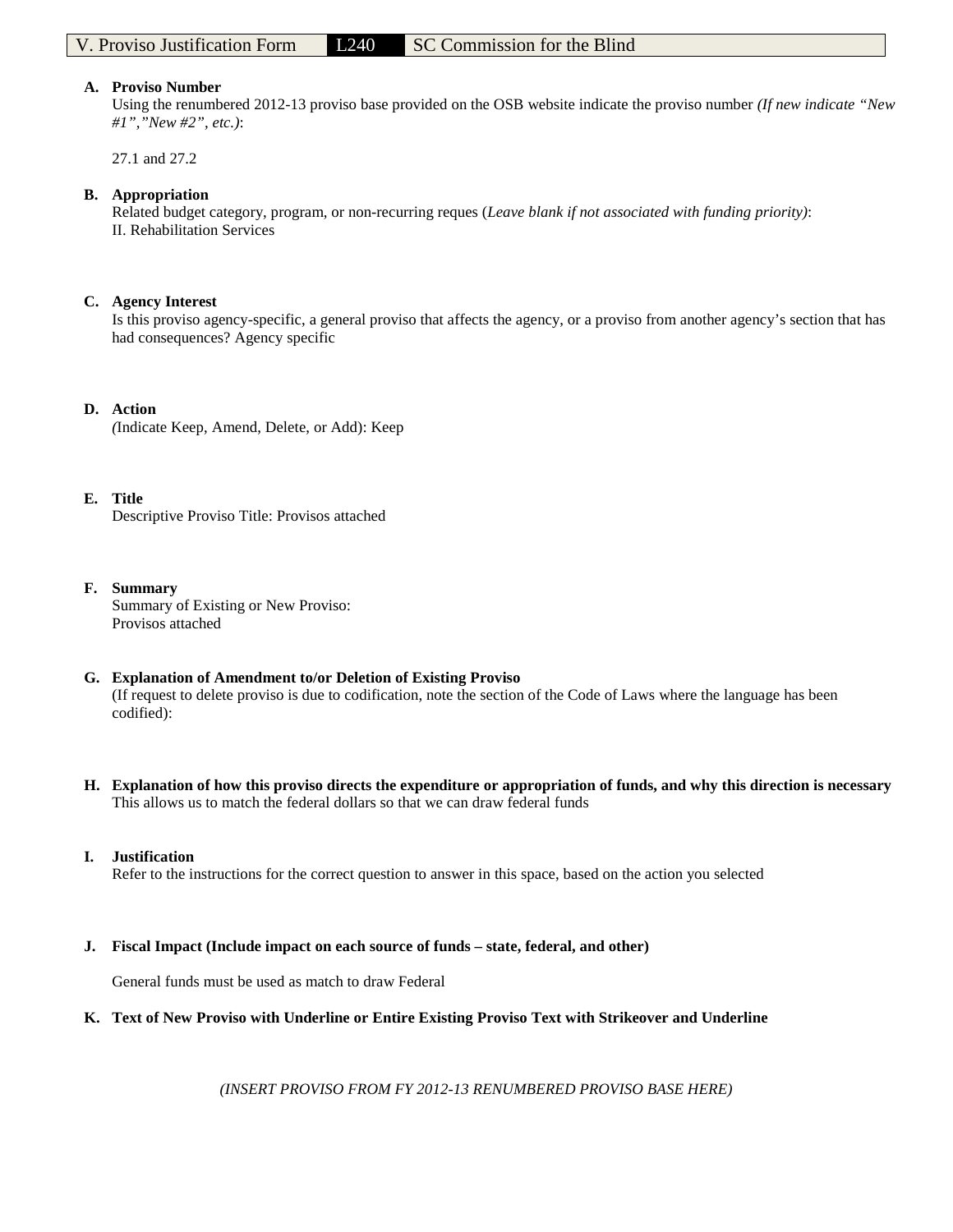|                        | FY 2012-13 Agency Budget Request                                     | L240<br><b>SC Commission for the Blind</b> |          |                          |                              |
|------------------------|----------------------------------------------------------------------|--------------------------------------------|----------|--------------------------|------------------------------|
|                        |                                                                      |                                            |          |                          |                              |
|                        | <b>Federal Aid Justification</b>                                     |                                            |          |                          | H126A110061                  |
| <b>Summary</b>         |                                                                      |                                            |          |                          |                              |
| Award Title            | REHABILITATION SERVICES - VOCATIONAL REHABILITATION GRANTS TO STATES |                                            |          |                          |                              |
| CFDA Number/Title      |                                                                      |                                            |          | If "Other", identify:    | 84.126A                      |
| Award Number (Federal) | H126A110061                                                          | <b>Start Date</b>                          | 10/01/10 | <b>Federal Agency</b>    | Department of Education (91) |
| Award Number (State)   | L24010363011                                                         | <b>End Date</b>                            | 09/30/11 | <b>Federal Subagency</b> |                              |
| <b>Award Period</b>    | Continuing                                                           |                                            |          | If "Other", explain:     |                              |

**Financial**

| <b>Total Award Amount</b>                                                                                            | 7,291,274.00                                                               |                     | Amount Available in FY 2012-13                                        | Approximately, 7,291,274.00                                                                                             |
|----------------------------------------------------------------------------------------------------------------------|----------------------------------------------------------------------------|---------------------|-----------------------------------------------------------------------|-------------------------------------------------------------------------------------------------------------------------|
| State Match Required?                                                                                                | Yes                                                                        |                     | If "Yes", describe, and provide SAP Fund Number(s) of funding sources | Match Rate is 21.3% using General Fund (10010000) and a portion of Oper<br>Benefit Acct (34190000) from the BEP program |
| Local Match Required?                                                                                                | <b>No</b>                                                                  | If "Yes", describe  |                                                                       |                                                                                                                         |
| <b>Assistance Type</b>                                                                                               | Formula Grant                                                              | If "Other", explain |                                                                       |                                                                                                                         |
|                                                                                                                      | Is administrative and/or indirect cost recovery permitted? If so, explain: |                     | Yes, however, it is Match                                             |                                                                                                                         |
| Will funds be passed-through to other entities? If so, what types of<br>entities, and how will funds be distributed? |                                                                            |                     | <b>No</b>                                                             |                                                                                                                         |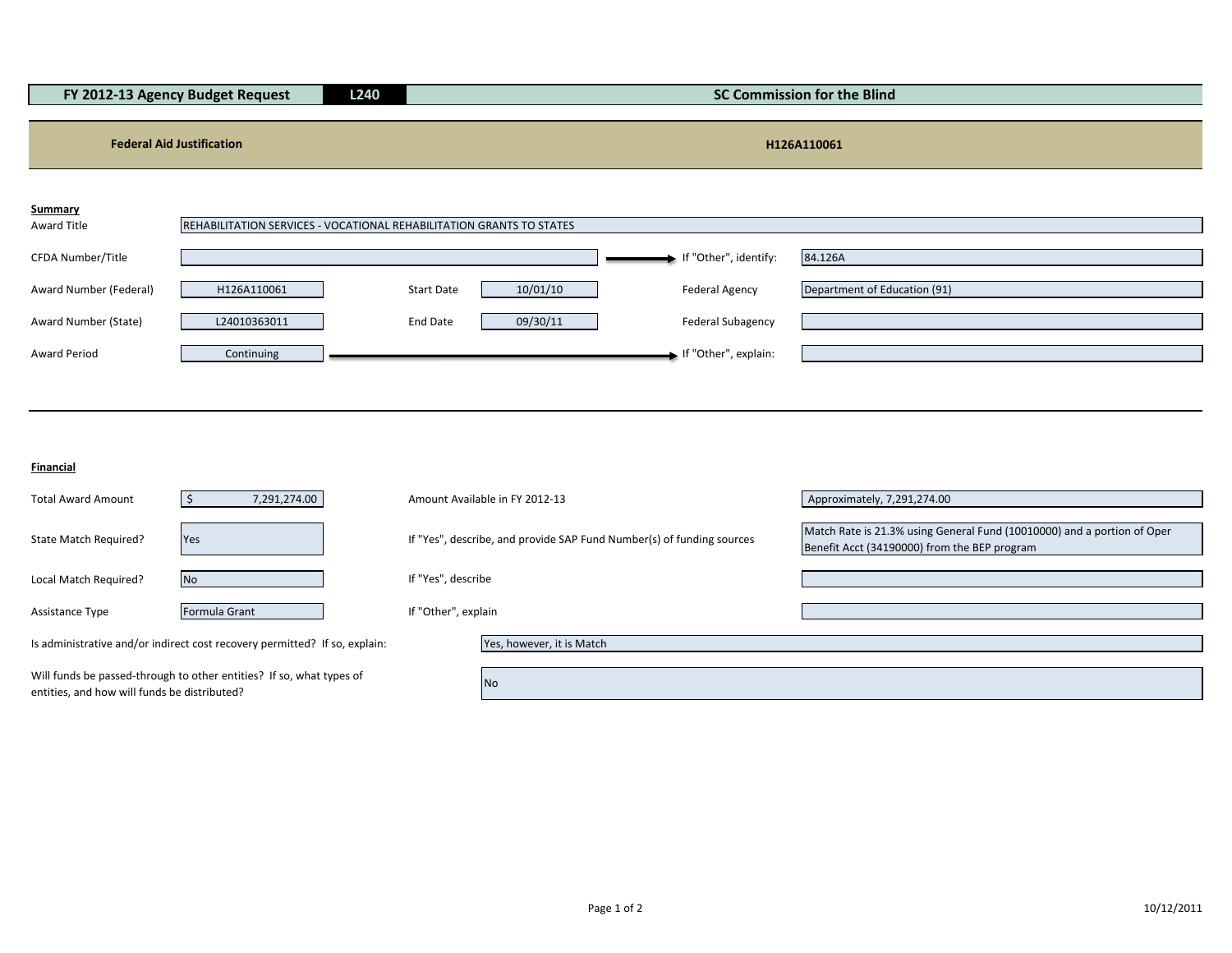| FY 2012-13 Agency Budget Request | L240. | SC Commission for the Blind |
|----------------------------------|-------|-----------------------------|
|                                  |       |                             |
|                                  |       |                             |
| <b>Federal Aid Justification</b> |       | H126A110061                 |

**Questions**

How is the use of these funds essential to your agency's mission?

These funds help to alleviate the cost of essential training necessary for address the needs for recruitment and retention, succession planning, leadership development and capacity building. This is essential training need individuals with disabilities helping to ensure competitive employment.

What budgetary, compliance, and programmatic obligations will the state incur (now or in the future) through the receipt of these funds?

The state must match the money under proviso 27.1, must follow RSA guidelines for use of funds and must follow the Rehab Act

What outcome and/or performance measures will you track and/or report on in association with this award?

RSA (Federal Funding Source) requires SCCB VR to track and report factors, such as, numbers of employment outcomes, percentage of consumers who obtain competitive employment outcomes, percentages of consumers with signific disabilities served, and percentage of minorities provided service.

What is the name and title of the individual in your agency who is responsible for the success of this program?

Don Bradley, Director of Consumer Services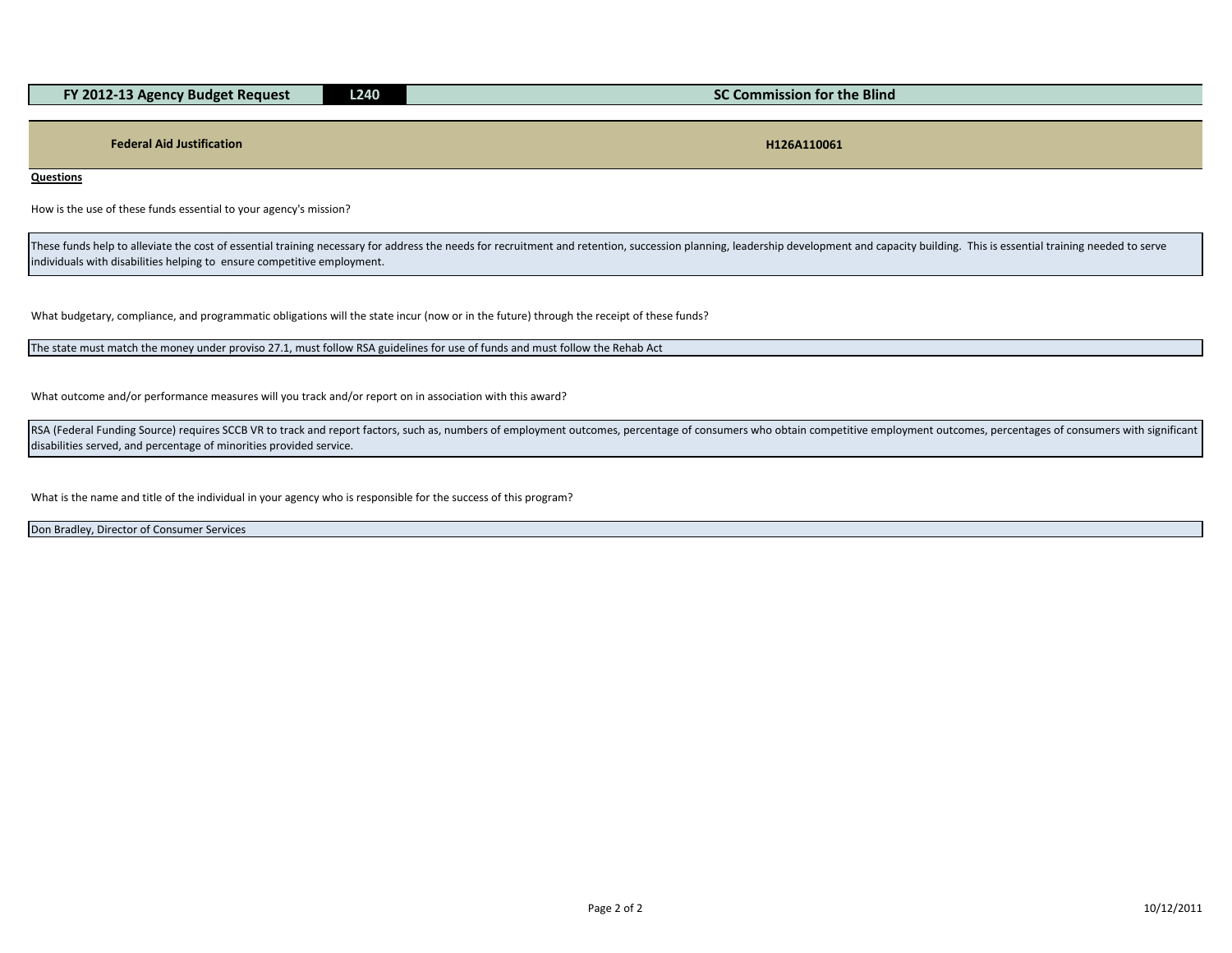| FY 2012-13 Agency Budget Request<br>L240 |                                          |  |                   | <b>SC Commission for the Blind</b> |                          |                              |
|------------------------------------------|------------------------------------------|--|-------------------|------------------------------------|--------------------------|------------------------------|
|                                          |                                          |  |                   |                                    |                          |                              |
|                                          | <b>Federal Aid Justification</b>         |  |                   |                                    |                          | H126A110060                  |
| <b>Summary</b>                           |                                          |  |                   |                                    |                          |                              |
| Award Title                              | <b>INDEPENDENT LIVING - STATE GRANTS</b> |  |                   |                                    |                          |                              |
| CFDA Number/Title                        |                                          |  |                   |                                    | If "Other", identify:    | 84.126A                      |
| Award Number (Federal)                   | H126A110060                              |  | <b>Start Date</b> | 10/01/10                           | Federal Agency           | Department of Education (91) |
| Award Number (State)                     | L24010363011                             |  | End Date          | 09/30/11                           | <b>Federal Subagency</b> |                              |
| Award Period                             | Continuing                               |  |                   |                                    | If "Other", explain:     |                              |
|                                          |                                          |  |                   |                                    |                          |                              |

**Financial**

| <b>Total Award Amount</b>                    | 40,607.00                                                                  | Amount Available in FY 2012-13                                        | Approximately, 40,607.00                                          |
|----------------------------------------------|----------------------------------------------------------------------------|-----------------------------------------------------------------------|-------------------------------------------------------------------|
| State Match Required?                        | Yes                                                                        | If "Yes", describe, and provide SAP Fund Number(s) of funding sources | Match rate is 10% and is matched with the General Fund (10010000) |
|                                              |                                                                            |                                                                       |                                                                   |
| Local Match Required?                        | <b>No</b>                                                                  | If "Yes", describe                                                    |                                                                   |
| Assistance Type                              | Formula Grant                                                              | If "Other", explain                                                   |                                                                   |
|                                              | Is administrative and/or indirect cost recovery permitted? If so, explain: | <b>No</b>                                                             |                                                                   |
| entities, and how will funds be distributed? | Will funds be passed-through to other entities? If so, what types of       | <b>No</b>                                                             |                                                                   |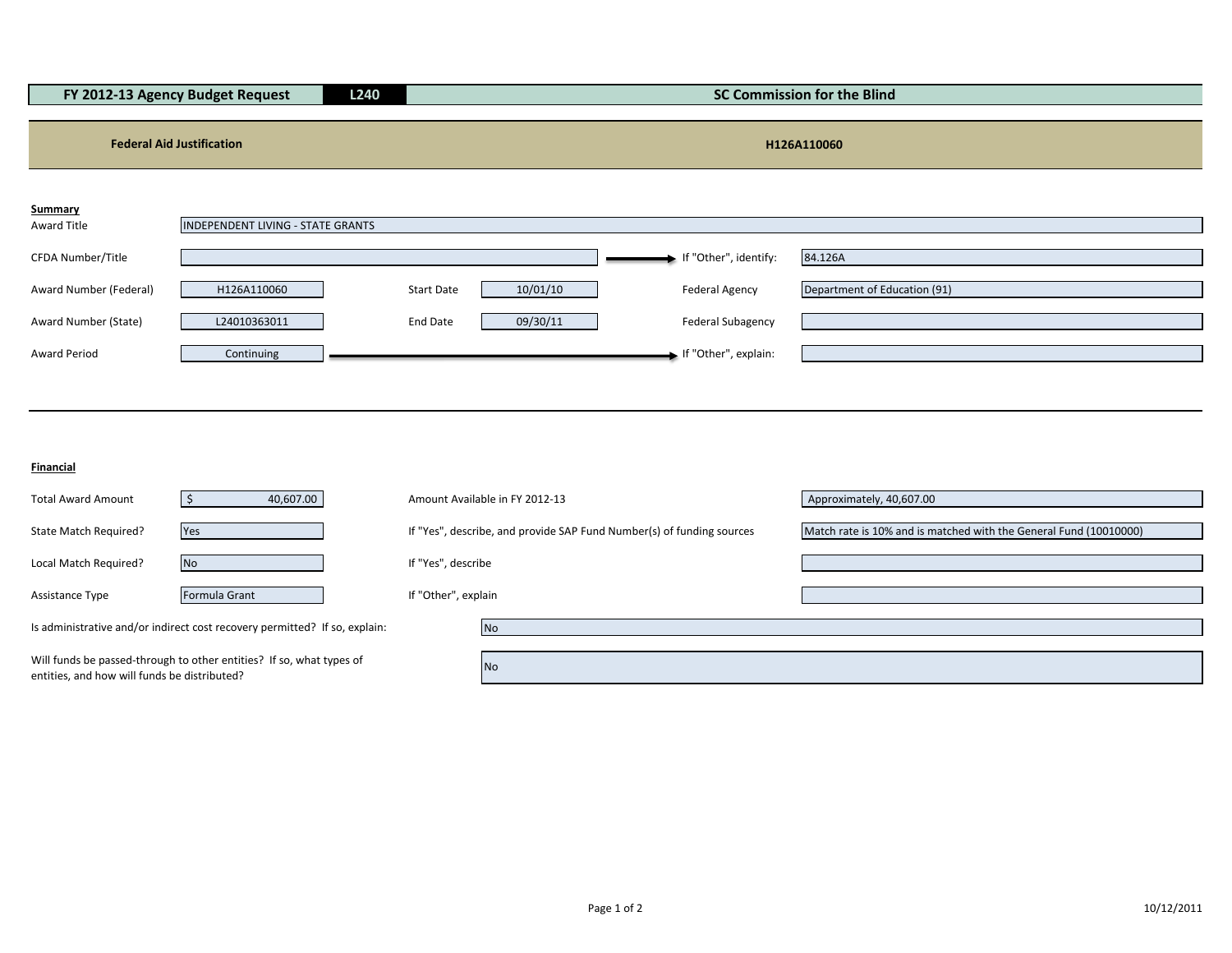| FY 2012-13 Agency Budget Request | <b>L240</b> | SC Commission for the Blind |
|----------------------------------|-------------|-----------------------------|
|                                  |             |                             |
|                                  |             |                             |
| <b>Federal Aid Justification</b> |             | H126A110060                 |

**Questions**

How is the use of these funds essential to your agency's mission?

These funds help to alleviate the cost of essential training necessary for address the needs for recruitment and retention, succession planning, leadership development and capacity building. This is essential training need

What budgetary, compliance, and programmatic obligations will the state incur (now or in the future) through the receipt of these funds?

The state must match the money under proviso 27.1, must follow RSA guidelines for use of funds and must follow the Rehab Act

What outcome and/or performance measures will you track and/or report on in association with this award?

SCCB is required to track and report factors such as numbers of successful Independent Living outcomes and Independent Living services provided.

What is the name and title of the individual in your agency who is responsible for the success of this program?

Don Bradley, Director of Consumer Services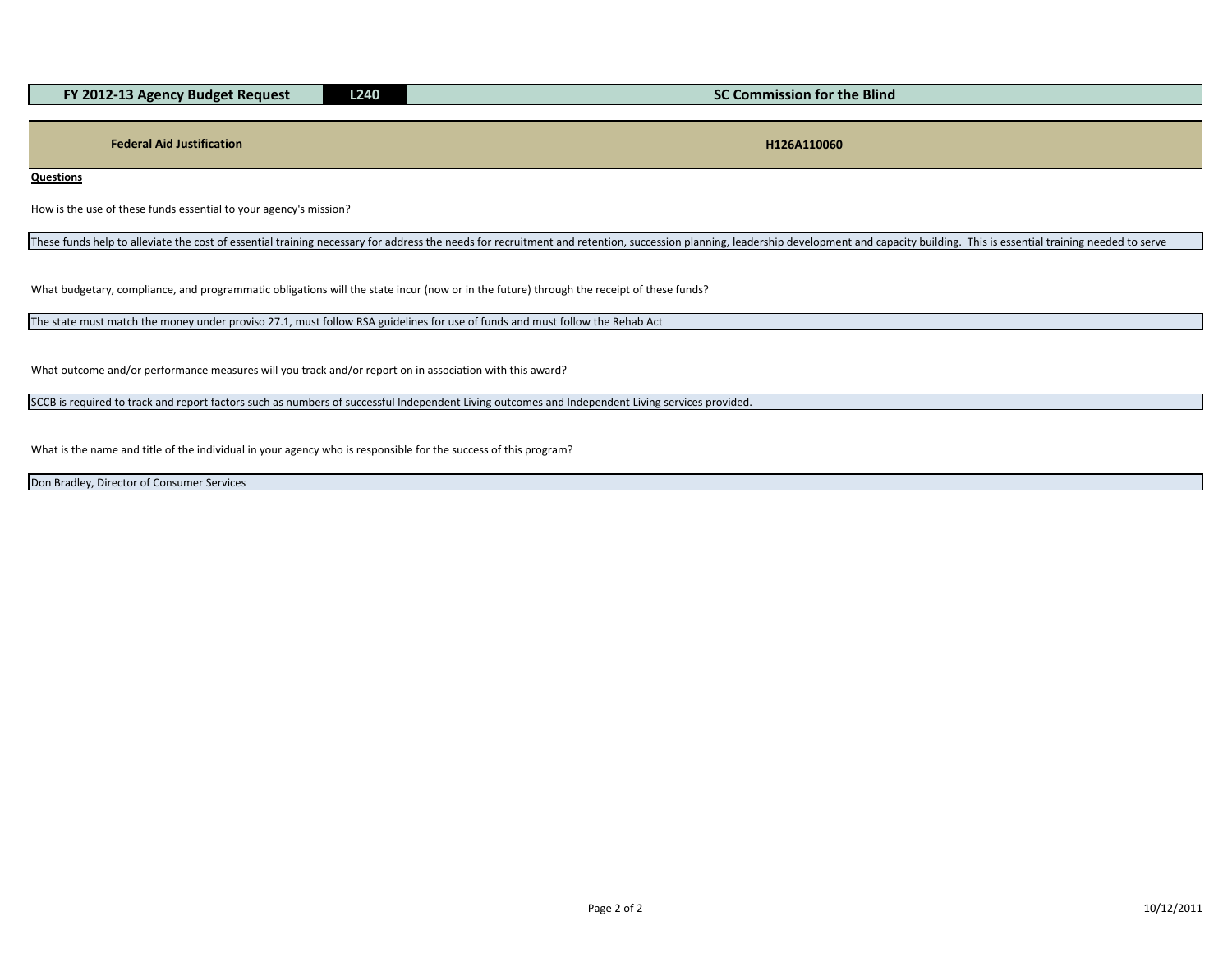| FY 2012-13 Agency Budget Request<br>L240 |                                                                        |                   |          |                          | <b>SC Commission for the Blind</b> |
|------------------------------------------|------------------------------------------------------------------------|-------------------|----------|--------------------------|------------------------------------|
| <b>Federal Aid Justification</b>         |                                                                        |                   |          |                          | H187A110062A                       |
| Summary<br>Award Title                   | SUPPORTED EMPLOYMENT SERVICES FOR INDIVIDUALS WITH SEVERE DISABILITIES |                   |          |                          |                                    |
| CFDA Number/Title                        |                                                                        |                   |          | If "Other", identify:    | 84.187A                            |
| Award Number (Federal)                   | H187A110062A                                                           | <b>Start Date</b> | 10/01/10 | <b>Federal Agency</b>    | Department of Education (91)       |
| Award Number (State)                     |                                                                        | End Date          | 09/30/11 | <b>Federal Subagency</b> |                                    |
| <b>Award Period</b>                      | Continuing                                                             |                   |          | If "Other", explain:     |                                    |

**Financial**

| <b>Total Award Amount</b>                    | 47,410.00                                                                  | Amount Available in FY 2012-13                                        | Approximately, 47,410 |
|----------------------------------------------|----------------------------------------------------------------------------|-----------------------------------------------------------------------|-----------------------|
| State Match Required?                        | <b>No</b>                                                                  | If "Yes", describe, and provide SAP Fund Number(s) of funding sources |                       |
| Local Match Required?                        | <b>No</b>                                                                  | If "Yes", describe                                                    |                       |
| Assistance Type                              | Formula Grant                                                              | If "Other", explain                                                   |                       |
|                                              | Is administrative and/or indirect cost recovery permitted? If so, explain: | Nο                                                                    |                       |
| entities, and how will funds be distributed? | Will funds be passed-through to other entities? If so, what types of       | Answer and elaboration here.                                          |                       |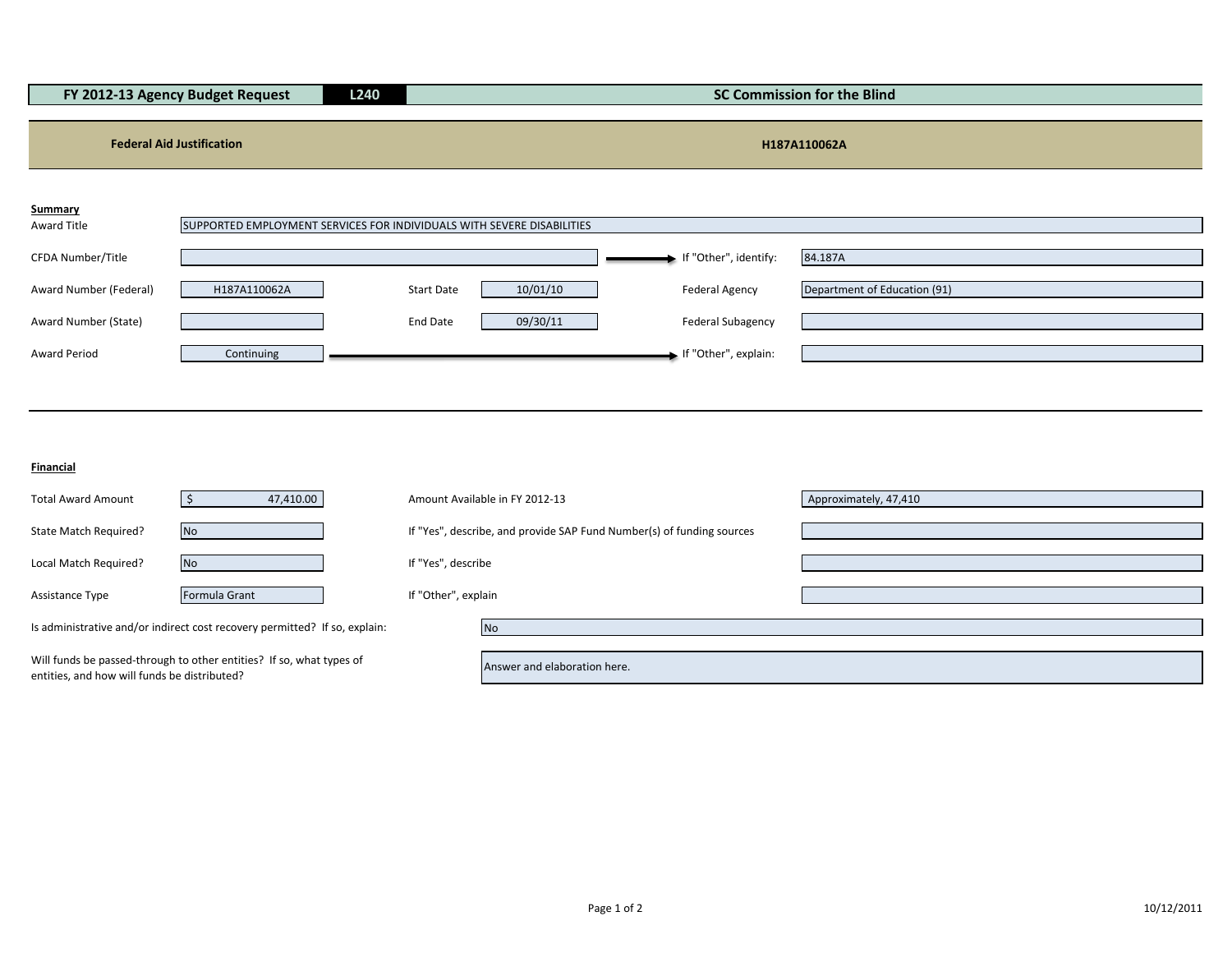| rv -<br>ומר<br>' Reauest<br>-BUDPET<br>$\sim$ 2012-13 $\sim$ | 240 <sub>1</sub><br>--- | <b>Commission for the Blind</b> |  |
|--------------------------------------------------------------|-------------------------|---------------------------------|--|
|                                                              |                         |                                 |  |

**Federal Aid Justification H187A110062A**

**Questions**

How is the use of these funds essential to your agency's mission?

These funds help to alleviate the cost of essential training necessary for address the needs for recruitment and retention, succession planning, leadership development and capacity building. This is essential training need

What budgetary, compliance, and programmatic obligations will the state incur (now or in the future) through the receipt of these funds?

The state will not incur any budgetary obligations with the receipt of these funds.

What outcome and/or performance measures will you track and/or report on in association with this award?

RSA (Federal Funding Source) requires SCCB VR to track and report factors, such as, numbers of employment outcomes and percentage of consumers with significant disabilities who obtain competitive employment outcomes in integrated settings.

What is the name and title of the individual in your agency who is responsible for the success of this program?

Don Bradley, Director of Consumer Services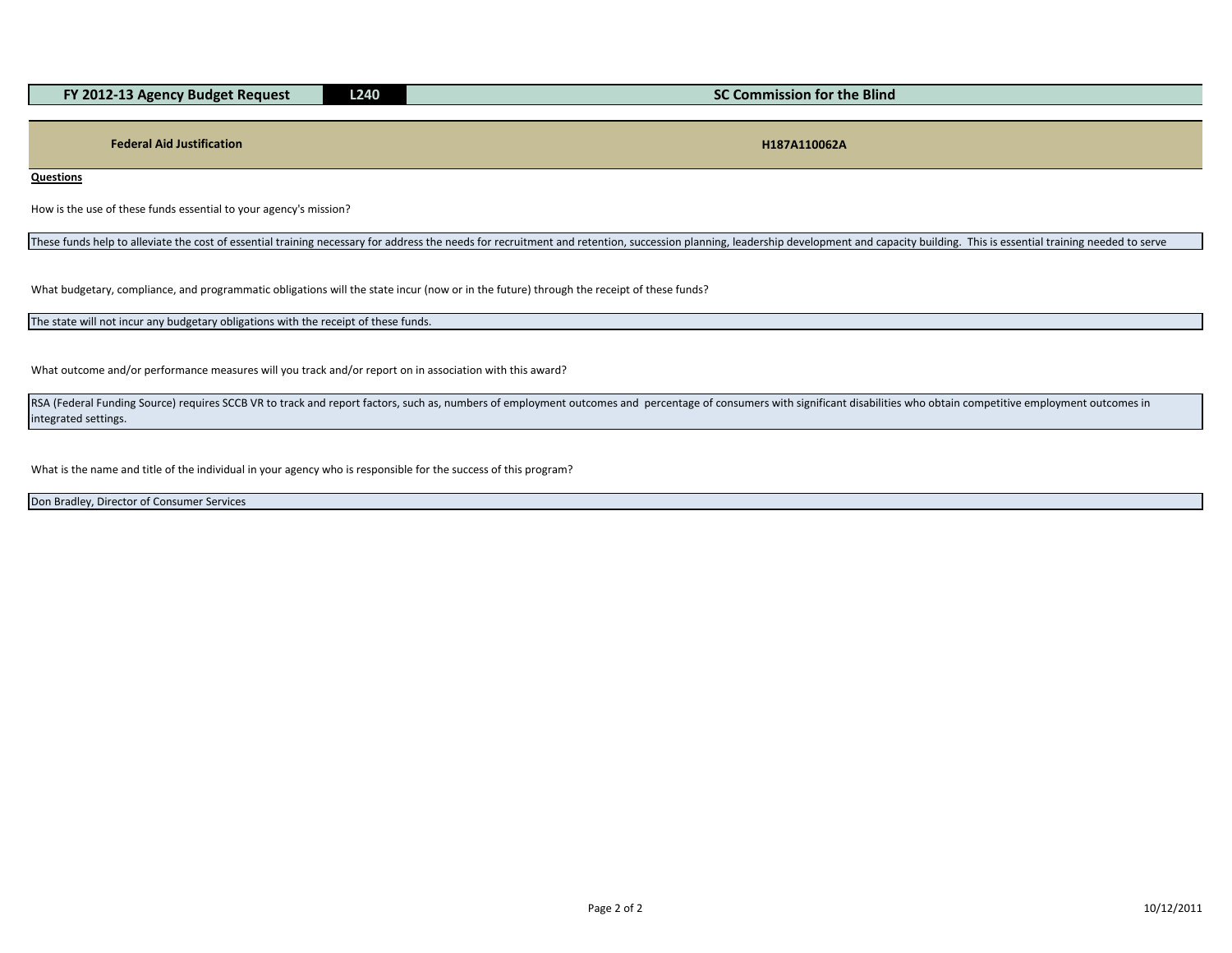| FY 2012-13 Agency Budget Request<br><b>L240</b> |                                  |                   | <b>SC Commission for the Blind</b>                                                        |                          |                              |  |
|-------------------------------------------------|----------------------------------|-------------------|-------------------------------------------------------------------------------------------|--------------------------|------------------------------|--|
|                                                 | <b>Federal Aid Justification</b> |                   |                                                                                           |                          | H177B11040                   |  |
| <b>Summary</b>                                  |                                  |                   |                                                                                           |                          |                              |  |
| Award Title                                     |                                  |                   | REHABILITATION SERVICES - INDEPENDENT LIVING SERVICES FOR OLDER INDIVIDUALS WHO ARE BLIND |                          |                              |  |
| CFDA Number/Title                               |                                  |                   |                                                                                           | If "Other", identify:    | 84.177B                      |  |
| Award Number (Federal)                          | H177B11040                       | <b>Start Date</b> | 10/01/10                                                                                  | Federal Agency           | Department of Education (91) |  |
| Award Number (State)                            |                                  | End Date          | 09/30/11                                                                                  | <b>Federal Subagency</b> |                              |  |

Award Period **Continuing Continuing Continuing Continuing Continuing Continuing Continuing Continuing Continuing** 

| Financial |  |
|-----------|--|

| <b>Total Award Amount</b>                                                  | 500,065.00    |                     | Amount Available in FY 2012-13                                        | Approximately, 500,065.00                       |
|----------------------------------------------------------------------------|---------------|---------------------|-----------------------------------------------------------------------|-------------------------------------------------|
|                                                                            |               |                     |                                                                       |                                                 |
| State Match Required?                                                      | Yes           |                     | If "Yes", describe, and provide SAP Fund Number(s) of funding sources | Match rate 10% from the General Fund (10010000) |
|                                                                            |               |                     |                                                                       |                                                 |
| Local Match Required?                                                      | <b>No</b>     | If "Yes", describe  |                                                                       |                                                 |
|                                                                            |               |                     |                                                                       |                                                 |
| Assistance Type                                                            | Formula Grant | If "Other", explain |                                                                       |                                                 |
|                                                                            |               |                     |                                                                       |                                                 |
| Is administrative and/or indirect cost recovery permitted? If so, explain: |               |                     | <b>No</b>                                                             |                                                 |
|                                                                            |               |                     |                                                                       |                                                 |
| Will funds be passed-through to other entities? If so, what types of       |               |                     | <b>No</b>                                                             |                                                 |
| entities, and how will funds be distributed?                               |               |                     |                                                                       |                                                 |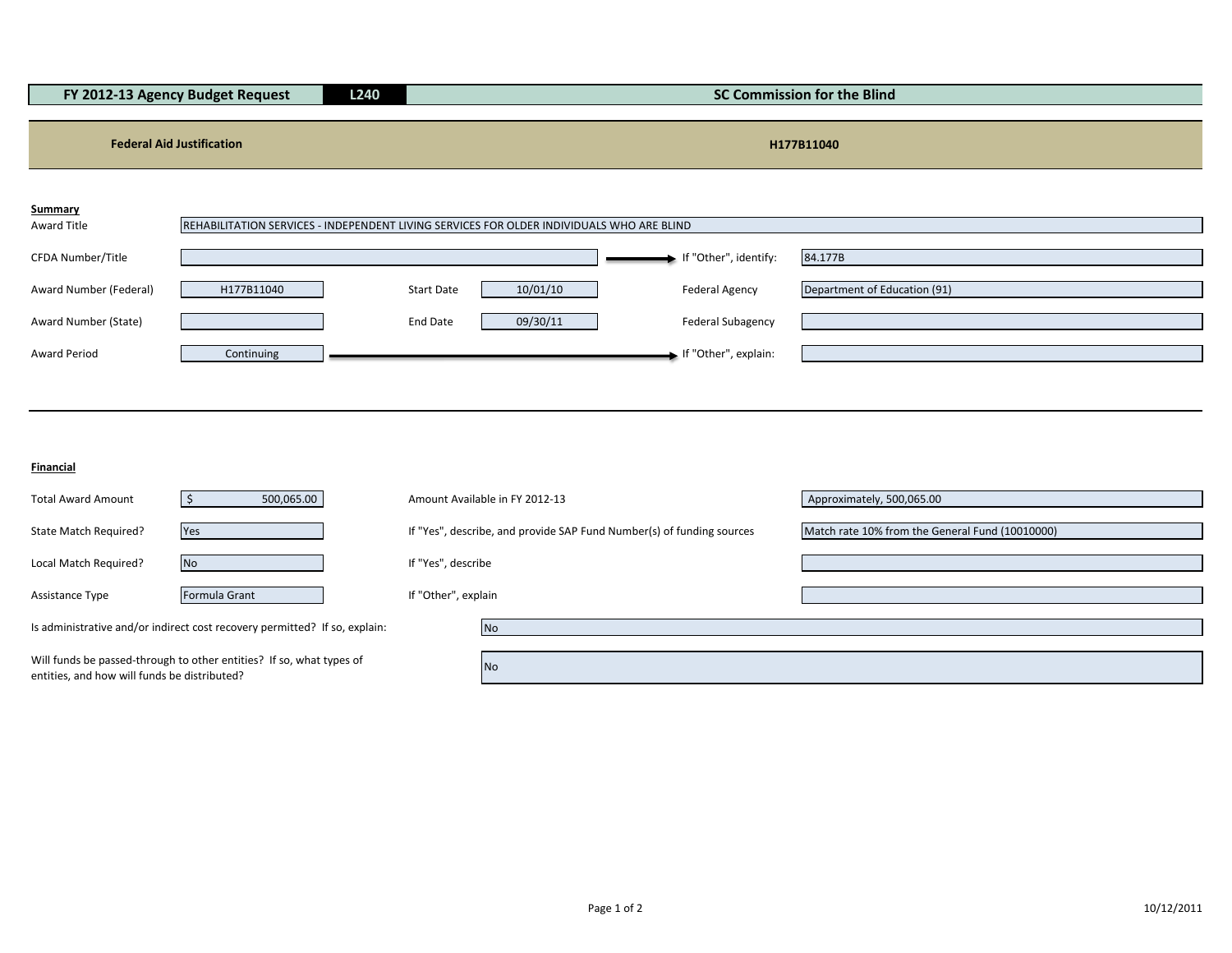| L240<br>FY 2012-13 Agency Budget Request |  | SC Commission for the Blind |
|------------------------------------------|--|-----------------------------|
|                                          |  |                             |
|                                          |  |                             |
| <b>Federal Aid Justification</b>         |  | H177B11040                  |

**Questions**

How is the use of these funds essential to your agency's mission?

These funds help to alleviate the cost of essential training necessary for address the needs for recruitment and retention, succession planning, leadership development and capacity building. This is essential training need

What budgetary, compliance, and programmatic obligations will the state incur (now or in the future) through the receipt of these funds?

The state must match the money under CFR Part 367 Edgar, as applicable, and adhere to RSA guidelines for use of funds and must follow the Rehab Act.

What outcome and/or performance measures will you track and/or report on in association with this award?

The goal of the Older Blind Program is to enhance and maintain independence and quality of life in the home and in the community. Service delivery consists of the provision of specific training in self help skills, home ma

What is the name and title of the individual in your agency who is responsible for the success of this program?

Rhonda Thompson, Director of Prevention of Blindness and Older Blind Programs and Children's Services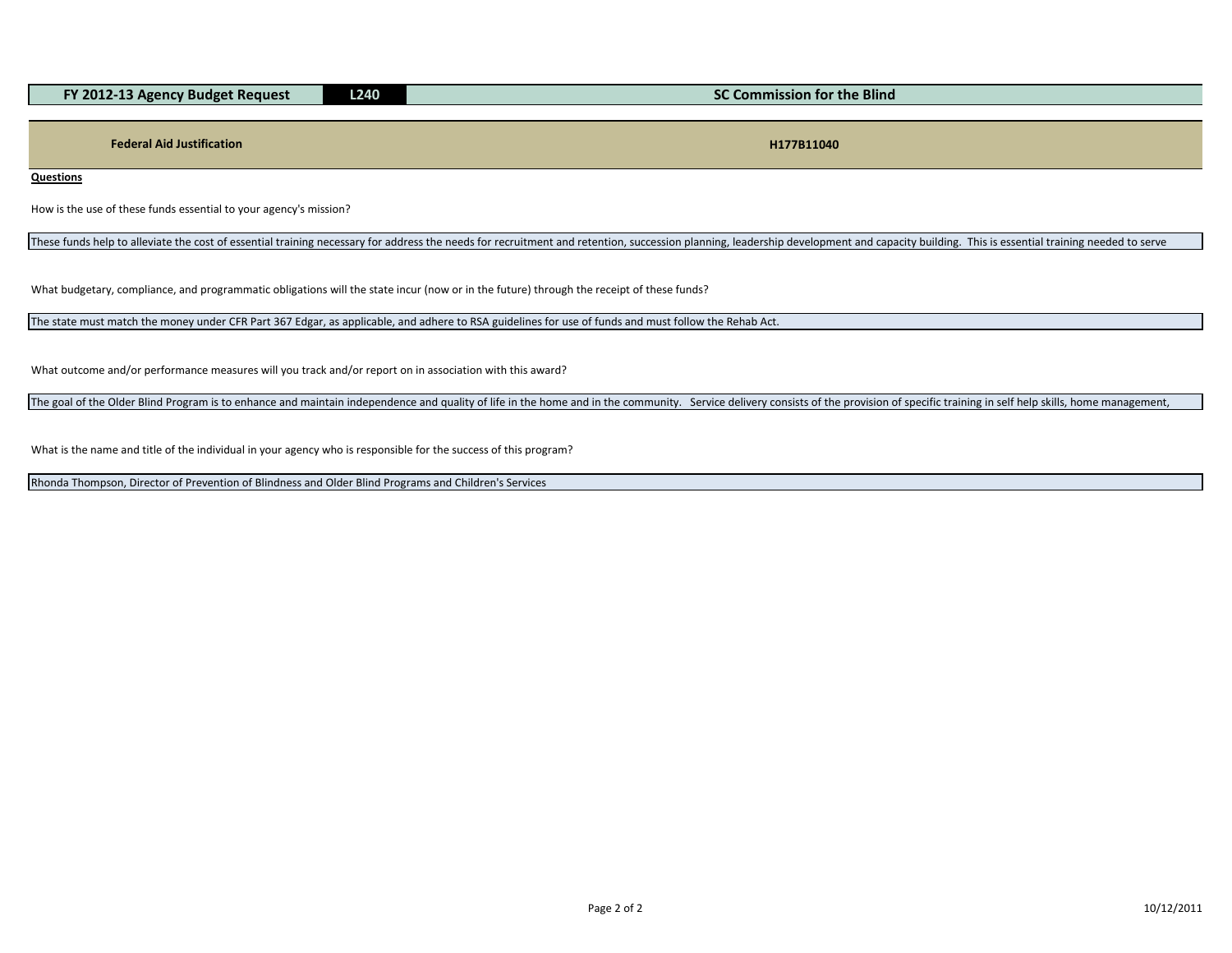| L240<br>FY 2012-13 Agency Budget Request |             |            | <b>SC Commission for the Blind</b>                                                 |                          |                              |  |
|------------------------------------------|-------------|------------|------------------------------------------------------------------------------------|--------------------------|------------------------------|--|
| <b>Federal Aid Justification</b>         |             |            |                                                                                    |                          | H265A100059                  |  |
| <b>Summary</b><br>Award Title            |             |            | REHABILITATION TRAINING - STATE VOCATIONAL REHABILITATION UNIT IN-SERVICE TRAINING |                          |                              |  |
| CFDA Number/Title                        |             |            |                                                                                    | If "Other", identify:    | 84.265A                      |  |
| Award Number (Federal)                   | H265A100059 | Start Date | 10/01/10                                                                           | <b>Federal Agency</b>    | Department of Education (91) |  |
| Award Number (State)                     |             | End Date   | 09/30/11                                                                           | <b>Federal Subagency</b> |                              |  |

Award Period **Continuing Continuing Intervention Continuing** Intervention Continuing Intervention Continuing Intervention Continuing Intervention Continuing Intervention Continuing Intervention Continuing Intervention Cont

**Financial**

| <b>Total Award Amount</b>                    | 18,883.00                                                                  | Amount Available in FY 2012-13                                        | Approximately, 18,883.00                          |
|----------------------------------------------|----------------------------------------------------------------------------|-----------------------------------------------------------------------|---------------------------------------------------|
| State Match Required?                        | Yes                                                                        | If "Yes", describe, and provide SAP Fund Number(s) of funding sources | Match rate is 4% from the General Fund (10010000) |
| Local Match Required?                        | <b>No</b>                                                                  | If "Yes", describe                                                    |                                                   |
| Assistance Type                              | Formula Grant                                                              | If "Other", explain                                                   |                                                   |
|                                              | Is administrative and/or indirect cost recovery permitted? If so, explain: | No.                                                                   |                                                   |
| entities, and how will funds be distributed? | Will funds be passed-through to other entities? If so, what types of       | No.                                                                   |                                                   |